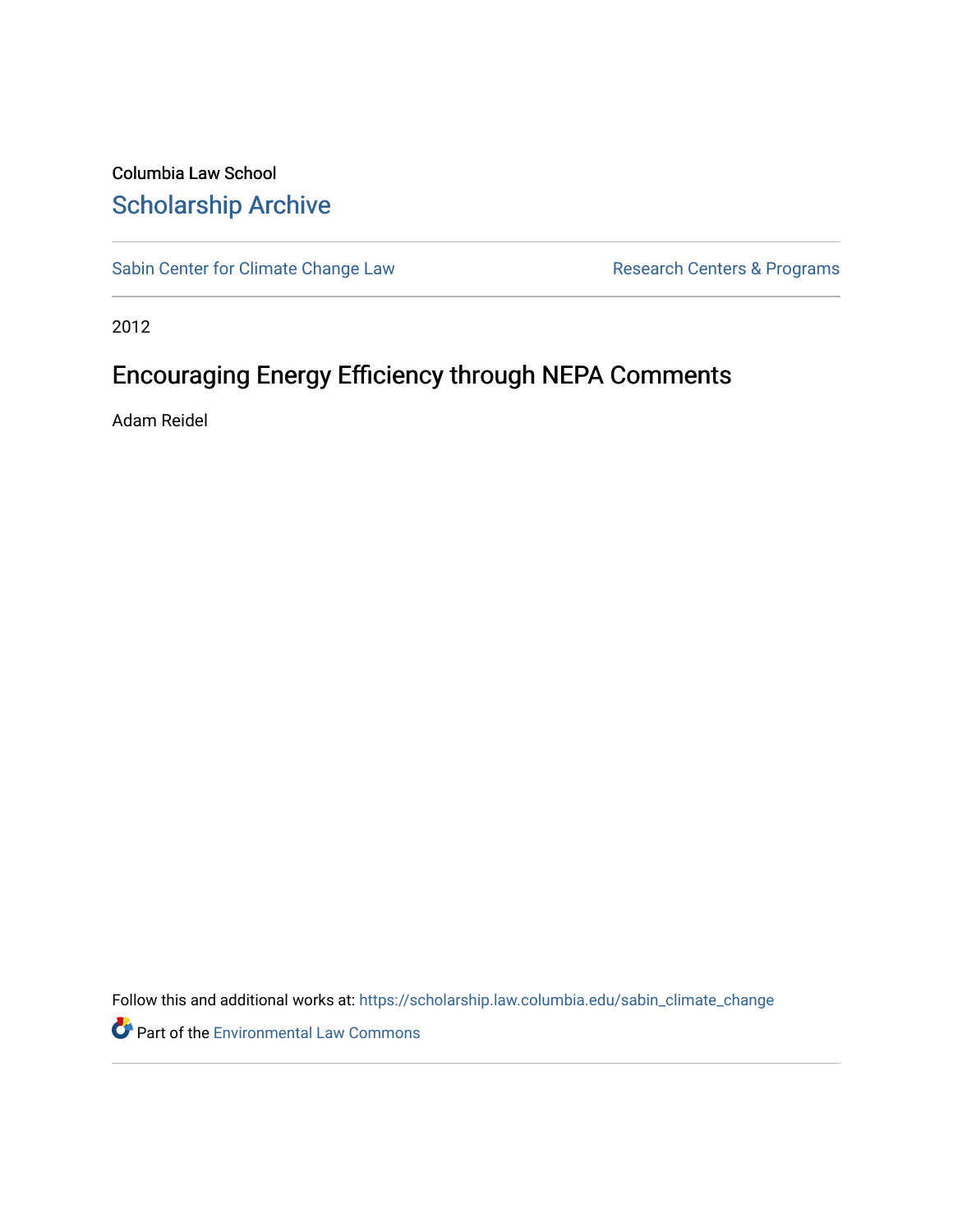#### ENCOURAGING ENERGY EFFICIENCY THROUGH NEPA COMMENTS

#### By Adam Riedel, CCCL Associate Director and Fellow

 The National Environmental Policy Act ("NEPA") requires the preparation of a detailed environmental report, called an Environmental Impact Statement ("EIS"), for all "major Federal actions significantly affecting the quality of the human environment." $1$  EISs are required to consider and evaluate the environmental impacts of the proposed action, alternatives to the proposed project or action and measures to mitigate the impacts of the proposed project or action. Rules, regulations, agency guidance and case law have all contributed to clarifying exactly what matters an EIS should discuss to comply with the mandates of the NEPA statute. However, changing technology and the emergence of new environmental concerns since the adoption of NEPA, such as climate change, keep the issues that must be addressed in an EIS in a somewhat fluid state.

One topic that often receives insufficient attention in EISs is energy efficiency and conservation. Energy conservation is the reduction of the unnecessary use of energy. Energy efficiency involves increasing the ratio of energy output to energy input. In other words, energy efficiency involves obtaining a level of production output with a decreasing energy input. While these two concepts are distinct, the terms are often used interchangeably and many older statutes, regulations and cases use the term "energy conservation" to refer to both concepts. Energy efficiency has tremendous potential to mitigate the environmental impacts associated with energy usage stemming from a proposed project or action. Additionally, in some instances, energy efficiency may be a viable alternative to a proposed project or action in its entirety. The scant attention often paid to energy efficiency in EISs combined with its significant mitigation potential and role as a possible alternative to certain projects makes it a fruitful commenting opportunity in the NEPA process and a potential avenue for challenging inadequate EISs through litigation.

This paper serves as a guide to commenting on and challenging EISs on the basis of insufficient consideration of the issue of energy efficiency and conservation. It begins by discussing the statutory and regulatory basis underlying the consideration of energy efficiency and conservation in EISs and then tracks the EIS regulatory pathway, pointing out where and how energy efficiency comments can be injected into the NEPA process. The paper concludes with a discussion of the procedural course for bringing NEPA litigation.

#### I. Regulatory Basis for Commenting on Energy Efficiency in an EIS

It is appropriate and arguably mandated for energy efficiency and conservation to be considered in an EIS in many instances. The NEPA regulations of the Council on Environmental Quality (CEQ), which are binding on all federal agencies, spell out in some detail the considerations that must be addressed in an EIS. Of significant importance in the energy efficiency and conservation context is the regulatory

 $\overline{\phantom{0}}$ 

<sup>&</sup>lt;sup>1</sup> National Environmental Policy Act of 1969, §102, 42 U.S.C. §4332 (2010).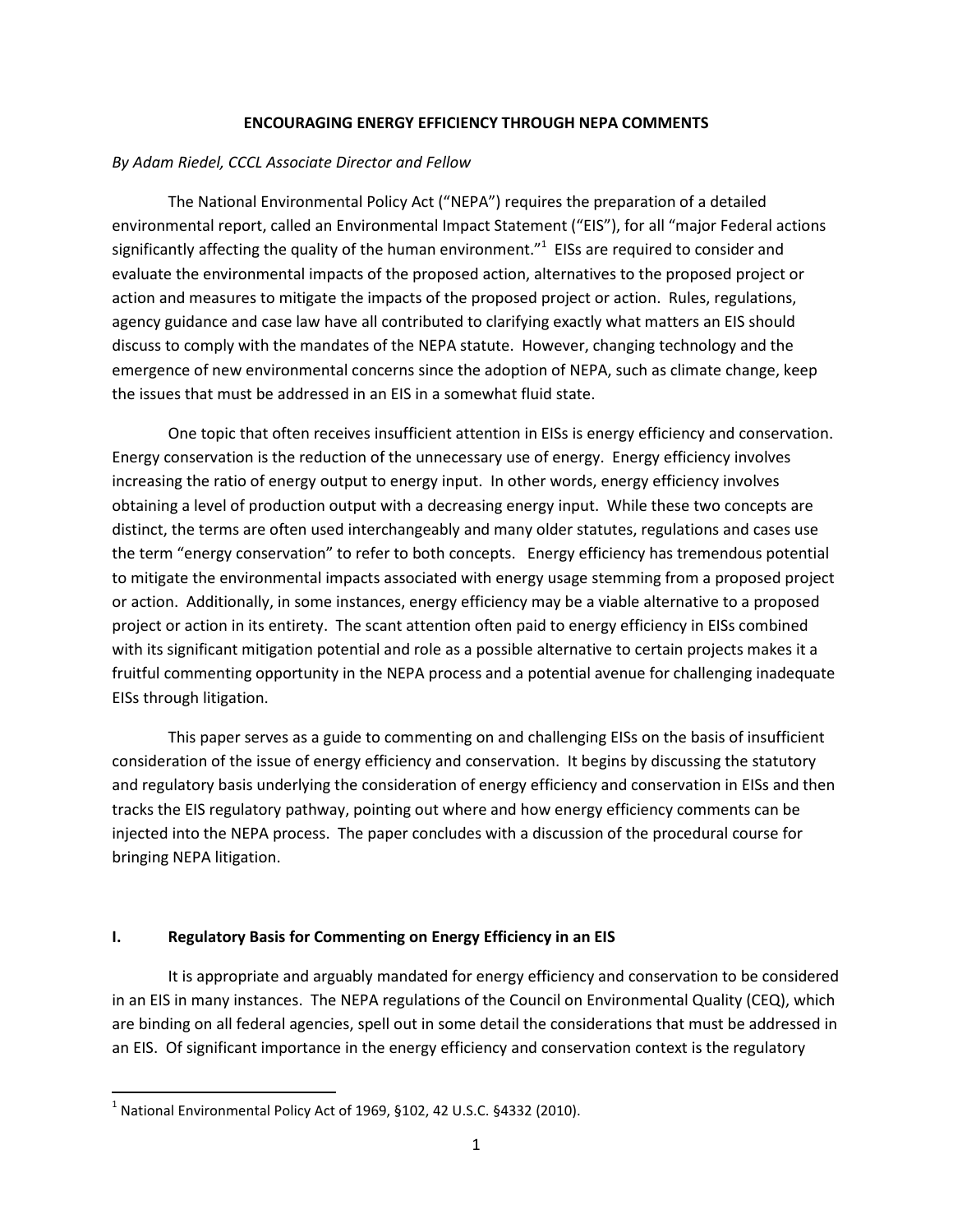mandate that "[e]nergy requirements and conservation potential of various alternatives and mitigation measures" be discussed in an EIS. $^2$  Because the issues discussed and considered in any EIS are highly dependent on the specific project or action in question, not every issue mentioned in the NEPA regulations will be appropriate for discussion or lengthy consideration in the NEPA process or the resulting EIS. However, the NEPA regulations provide a strong basis for the argument that the consideration of energy efficiency and conservation in an EIS is mandated for a wide variety of projects.

The most explicit direction that energy efficiency and conservation be considered in an EIS is in relation to mitigation measures and alternatives that should be considered in the EIS.

#### Mitigation

In discussing a proposed project and considered alternatives, an EIS must discuss the environmental impacts of a proposed action and any considered alternatives and "[m]eans to mitigate adverse environmental impacts."<sup>3</sup> "Mitigation" is defined in the NEPA regulations as including, in relevant part, "[a]voiding the impact altogether by not taking the action" and "[m]inimizing impacts by limiting the degree or magnitude of the action and its implementation." $4$  Further informing what the discussion of mitigation measures must address, the regulations require a discussion of "[e]nergy requirements and conservation potential of various alternatives and mitigation measures,"<sup>5</sup> leaving no doubt that energy usage is to be considered in the evaluation of mitigation measures. For projects with very little direct or indirect energy usage, the mitigation potential of energy conservation measures may be quite limited and therefore may not warrant significant consideration in the EIS. However, for many larger projects a failure to fully consider energy efficiency is likely in violation of the regulatory requirement above.

#### Alternatives

NEPA Regulations require that an EIS "rigorously explore and objectively evaluate all reasonable alternatives" to the proposed project or action. This discussion of alternatives must include 1) no-action alternative; 2) other reasonable courses of action; and 3) mitigation measures (not in the proposed action).<sup>6</sup> The discussion of energy efficiency as it relates to mitigation measures is discussed above; however, energy efficiency considerations have an equally important role to play in the discussion of alternatives in an EIS.

In the discussion of alternatives, energy efficiency can provide a means of achieving some or all of the goals of the proposed project or action in some instances, which may result in a more environmentally favorable alternative emerging as a viable alternative. For example, in an EIS regarding proposed construction of an electricity transmission line to meet projected increased peak load demand in a region, a consequence discussed in the alternatives section might be unreliable electricity service in

 $\overline{a}$ 

 $2^{2}$  40 C.F.R. § 1502.16(e).

 $3$  40 C.F.R. § 1502.16(h).

 $4$  40 C.F.R. § 1508.20.

 $5$  40 C.F.R. § 1502.16(e).

 $6$  40 C.F.R. § 1502.14.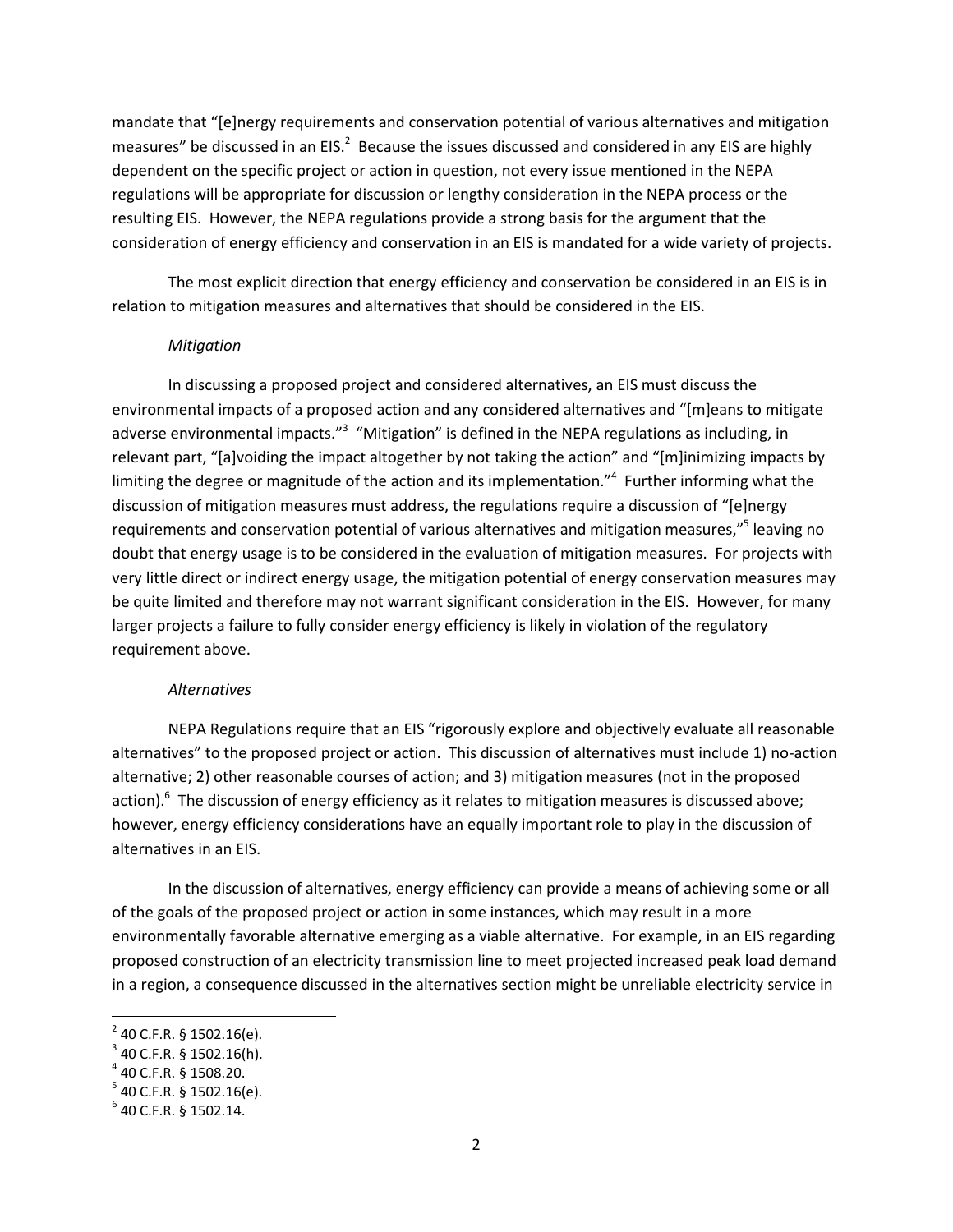the areas to be served by the proposed lines in the absence of the project. However, if one of the proposed alternatives is the refurbishment of an existing transmission line to meet the increased peak load energy demands, energy efficiency may be a means by which energy usage could be significantly curtailed in the region, including at times of peak demand, thereby obviating the need for new and additional transmission capacity and making the refurbishment of existing infrastructure a more viable option. A failure to discuss the role of energy efficiency in such a scenario would, arguably, violate the dictate of the NEPA regulations that the alternatives discussion "rigorously" explore the no-action alternative.

Similarly, in the discussion of other "reasonable alternatives" energy efficiency may often have a significant impact on the scope and range of alternatives considered. Energy efficiency may combine with other factors to make courses of action other than the proposed project "reasonable." For example, a 400MW solar facility may not be a "reasonable" alternative to a 500MW proposed fossil fuel power facility. However, when paired with energy efficiency measures which could lower the energy demands requiring the 500MW of new generation capacity, the solar facility may become a "reasonable" alternative to the fossil fuel power facility.

#### Agency Materials That Discuss the Incorporation of Energy Efficiency and/or Conservation Into EISs

 The NEPA regulations outlined above will form the basis of arguments for the discussion of energy efficiency and conservation in EISs, however agency-specific policies and guidance prepared by the lead agency on any given EIS can be used to buttress these arguments. Many federal agencies have policies directing their respective agencies to incorporate energy efficiency and conservation considerations in EISs prepared by the agency. Although many of these policies and directives are not legally binding, they can serve as persuasive materials in comments during the NEPA process or in litigation involving EISs. Below are examples of such materials from agencies that prepare a significant number of EISs.

### EPA

 $\overline{\phantom{0}}$ 

The EPA has issued an extensive reference guide on energy efficiency considerations for EPA staff who review documents under NEPA.<sup>7</sup> The goal of this document is to provide information to assist EPA reviewers to prepare scoping comments on EISs and to consider energy efficiency issues most appropriate to a specific type of federal action presented in an EIS. This guide provides a detailed background on federal energy efficiency legislation, policies, guidance. While this guidance is aimed at EPA reviewers of EISs, much of it can be instructive for non-governmental participants in the NEPA process. Section 5 of this document provides a list of topic areas which may be appropriate for comment in an EIS concerning federal government actions. This section also lists considerations for reviewers of EISs. Although some of the considerations discussed specifically apply to direct action taken by government agencies, such has energy efficient appliance procurement policies for federal

 $^7$  EPA, Energy Efficiency Reference for Environmental Reviewers, March 2010, available at http://www.epa.gov/compliance/resources/policies/nepa/energy-efficiency-reference-for-environmentalreviewers-pg.pdf.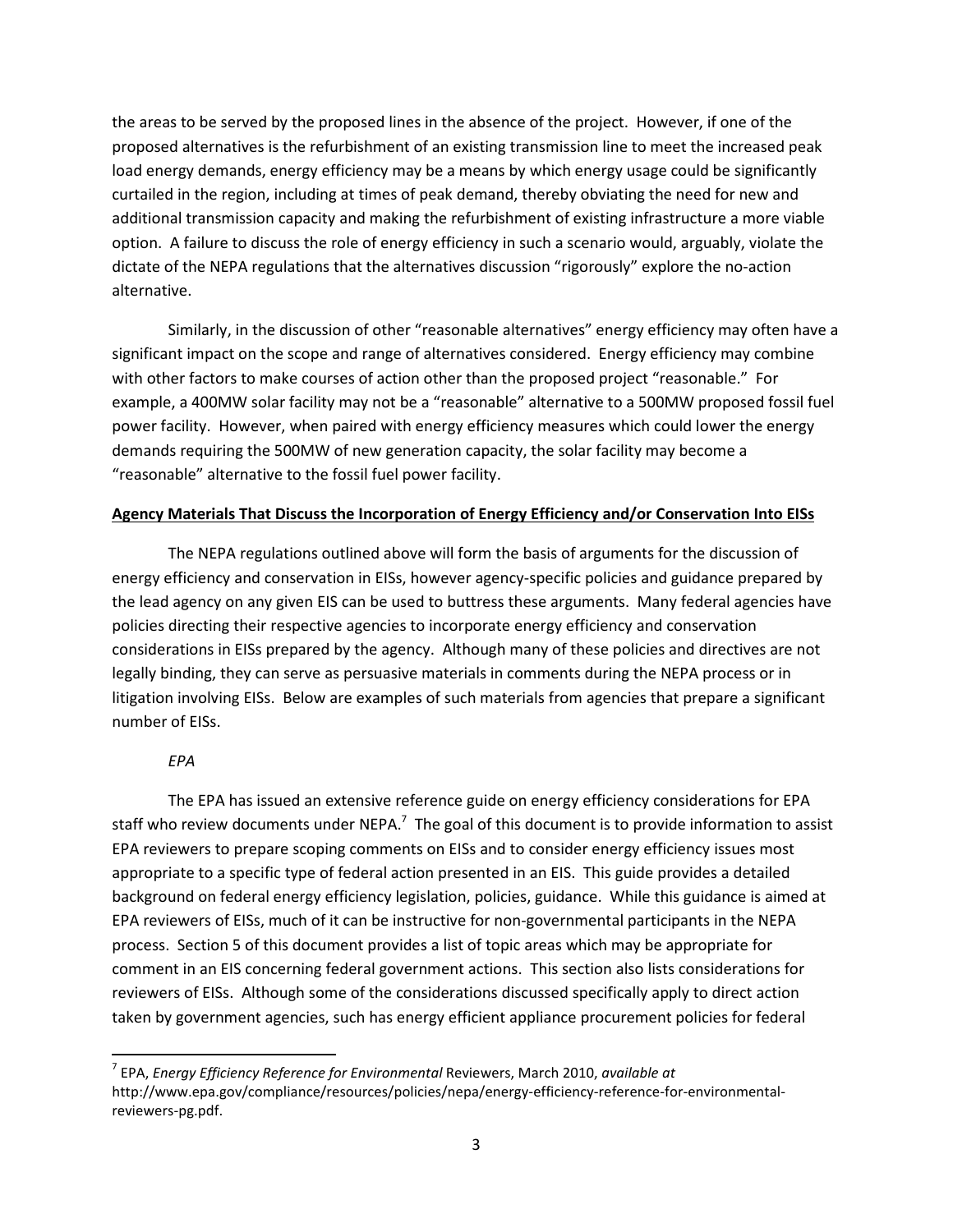agencies, many of these considerations can easily be extrapolated to other types of projects and actions as well.

## Department of Interior Energy Management and Conservation Program

 The Office of Acquisition and Property Management (PAM) within the Department of the Interior is responsible for coordinating a variety of sustainability and energy efficiency projects for DOI offices and bureaus. PAM oversees the Departmental Energy Conservation Committee (DECC) which is responsible, in part, for developing guidance for energy management programs and initiatives and monitoring energy management efforts. Information related to the various energy efficiency and management policies can be found at http://www.doi.gov/pam/energy.html. These policies and programs can be useful in informing comments on EISs to the extent that an EIS does not consider or appropriately address the energy efficiency targets, goals and programs as stated by PAM.

## CEQ

The CEQ has issued draft guidance on the consideration of climate change in federal EISs. While this guidance has not been finalized and will not be binding if and when it is finalized, it is a highly influential document that is instructive as to how energy efficiency should be dealt with in EISs with regards to climate change. In this guidance, energy efficiency is specifically mentioned as a potential mitigation action for greenhouse gas emissions to be evaluated in EISs. In relevant part the guidance states, "[t]o the extent that a federal agency evaluates proposed mitigation of GHG emissions, the quality of that mitigation . . . should be carefully evaluated. Among the alternatives that may be considered for their ability to reduce or mitigate GHG emissions are enhanced energy efficiency, lower GHG-emitting technology, renewable energy, planning for carbon capture and sequestration, and capturing or beneficially using fugitive methane emissions."<sup>8</sup>

### Executive Orders

l

 Several Executive Orders and executive level policies require or promote the consideration of energy efficiency in federal actions, including the following:

- Executive Order 13423 Strengthening Federal Environmental, Energy and Transportation Management
	- o This order, issued in 2007, among other things requires each federal agency to improve energy efficiency and reduce the greenhouse gas emissions of the agency through reduction of energy intensity by (i) 3 percent annually through the end of fiscal year 2015, or (ii) 30 percent by the end of fiscal year 2015.
- Executive Order 13211 Actions Concerning Regulations That Significantly Affect Energy Supply, Distribution, or Use

<sup>&</sup>lt;sup>8</sup> Council on Environmental Quality, Draft NEPA Guidance on Consideration of the Effects of Climate Change and Greenhouse Gas Emissions, February 18, 2010, available at

http://ceq.hss.doe.gov/nepa/regs/Consideration\_of\_Effects\_of\_GHG\_Draft\_NEPA\_Guidance\_FINAL\_02182010.pdf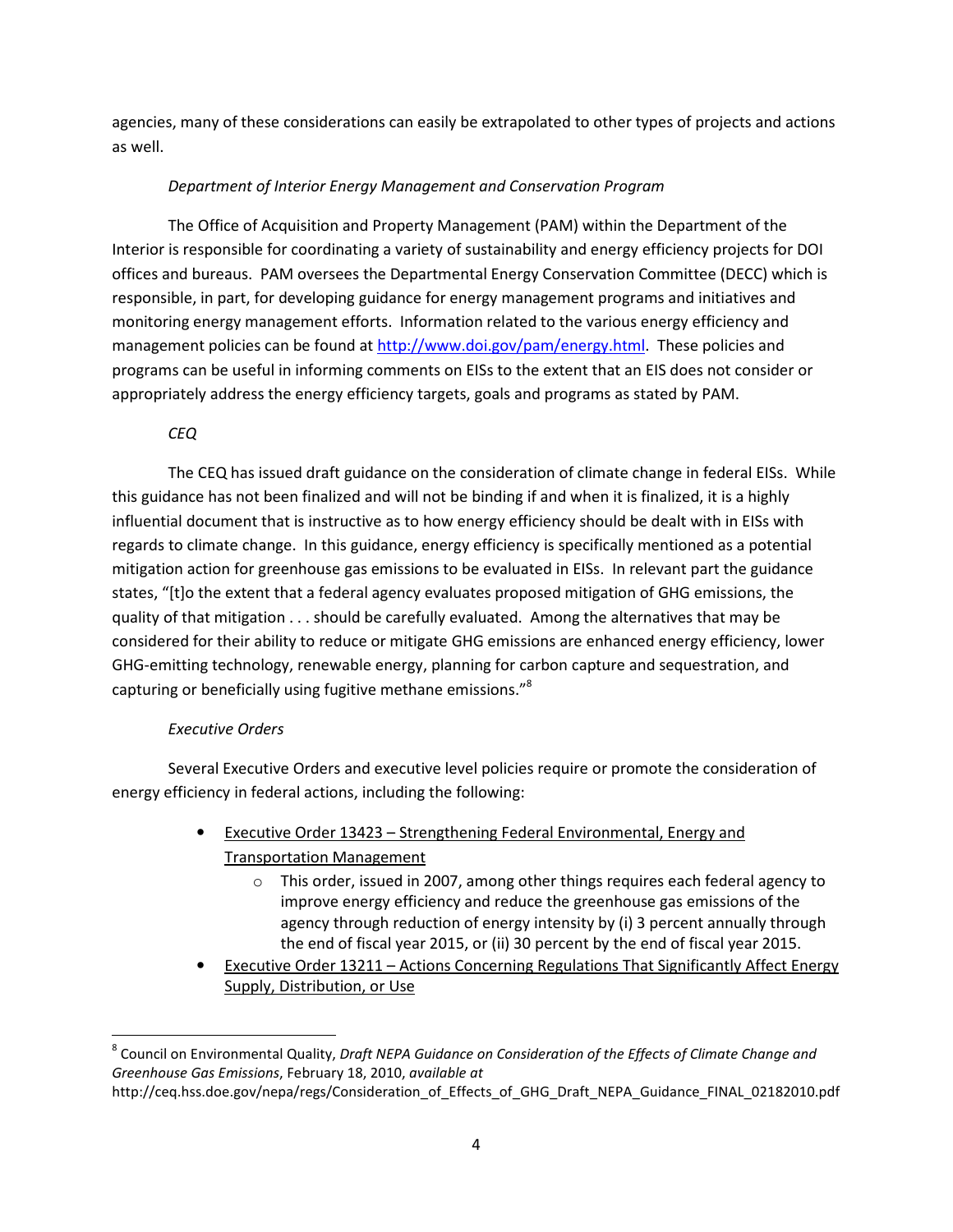- o This order, issued in 2001, requires agencies to prepare a detailed "Statement of Energy Effects" for any actions that are expected to have a significant adverse effect on the supply, distribution or use of energy. The Statement of Energy Effects must discuss the adverse effects on energy supply, distribution and use from the proposal and reasonable alternatives to the proposal along with the expected effects of such alternatives on energy supply, distribution and use.
- Executive Order 13514 Federal Leadership in Environmental, Energy, and Economic Performance
	- o This order, issued in 2009, requires the identification and analysis of "impacts from energy usage and alternative energy sources in all Environmental Impact Statements and Environmental Assessments for proposal for new or expanded Federal facilities" under NEPA.

### Case Law on Energy Efficiency Considerations in EISs

 There has been very little litigation at either the federal or state levels dealing with the consideration of energy efficiency and conservation in EISs. The principal case on this issue is Vermont Yankee Nuclear Power Corp. v. Natural Resources Defense Council, Inc.<sup>9</sup> In that case, the decision of the Atomic Energy Commission to grant an operating license to a nuclear power facility was challenged on the grounds that the EIS in connection with the permit failed to consider energy conservation. The Supreme Court held that the Atomic Energy Commission's decision not to reopen the EIS for the purposes of considering energy conservation was not "arbitrary and capricious." The Court's rationale was that "the concept of 'alternatives' is an evolving one, requiring the agency to explore more or fewer alternatives as they become better known and understood."<sup>10</sup> At the time of the preparation of the draft EIS in 1971, the Court noted, energy conservation was not a concept that was given much thought by the government or the American public. The Court further noted that it was not until the oil crisis of 1973 that energy conservation began to be seriously considered as an "alternative" in energy policy discussions, and it was not until 1973 – 74 that federal agencies began to require the consideration of energy conservation in EISs and other administrative processes. Accordingly, the Court held that based on the record before the Atomic Energy Commission at the time it considered the EIS, it was reasonable for the Commission to decline to consider energy conservation in the EIS.

 While Vermont Yankee is still the leading case on the consideration of energy efficiency and conservation in EISs, it is unclear what, if any, force this decision would have on a similar challenge brought today. Given that energy efficiency and conservation are far more developed concepts and incorporated into a wide variety of federal plans, policies and procedures as noted above, there seems to be a strong distinction to be drawn between the facts underlying the decision in Vermont Yankee and the current situation.

 Despite extensive research, CCCL only discovered two other cases at either the federal or state levels that meaningfully addressed energy efficiency or conservation. The first, Natural Resources

l

<sup>&</sup>lt;sup>9</sup> 435 U.S. 519 (1978).

 $10$  *Id.* at 552 – 53.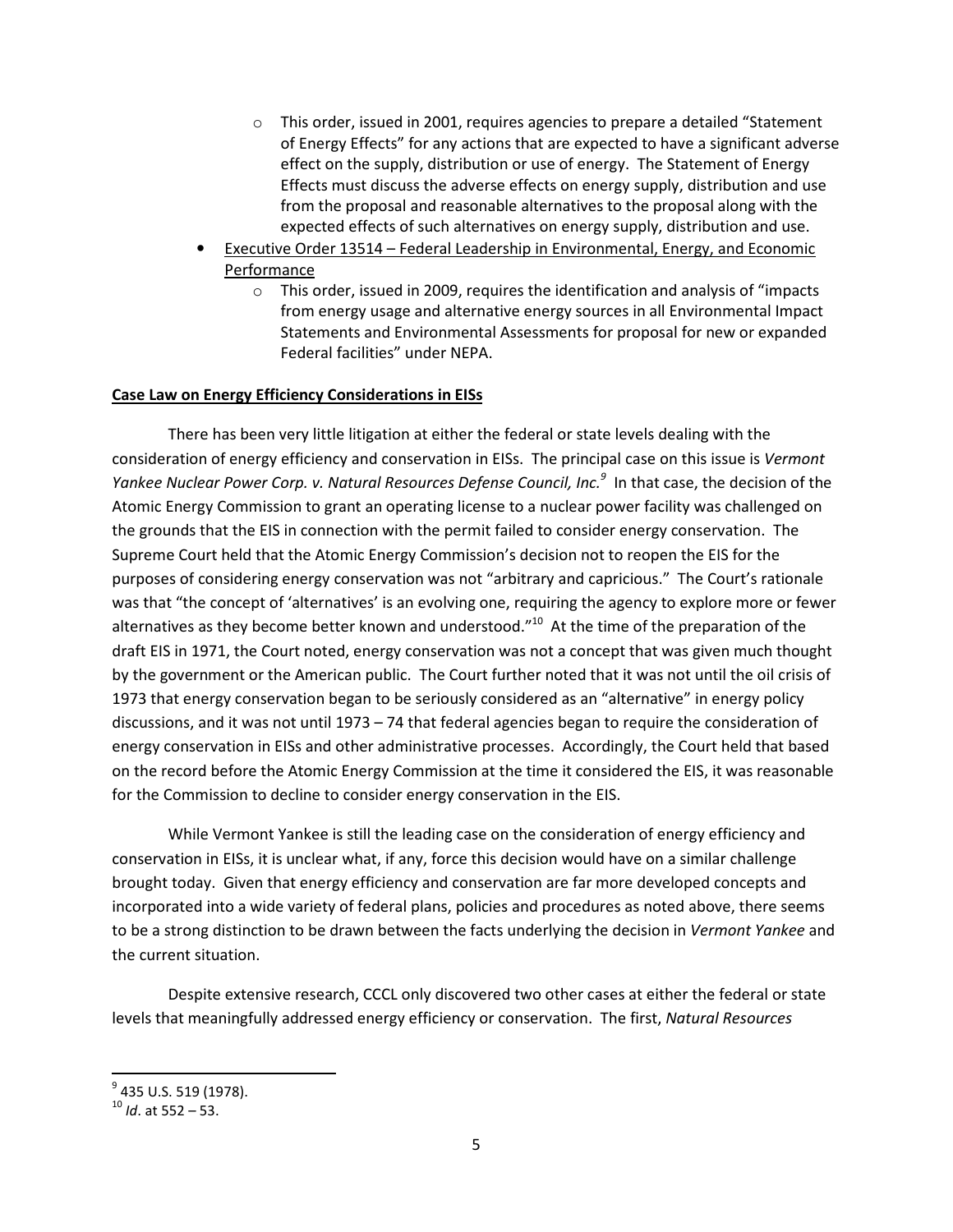Defense Council, Inc. v. Hodel,<sup>11</sup> was a challenge to the Department of the Interior's FEIS for its proposed five-year outer continental shelf leasing program. In part the, plaintiffs claimed that the EIS failed to adequately consider conservation measures, specifically increased automobile mileage standards, as a partial alternative to the proposed drilling plan. The court held that partial alternatives must be considered in an EIS even if such alternatives do not reduce the need for the overall project. However, in this instance the court found that a general discussion of energy conservation policies and measures in an appendix was sufficient to satisfy the requirements of NEPA.

The second, All Indian Pueblo Council v. United States,<sup>12</sup> involved the proposed construction of an electric transmission line in New Mexico. Environmental organizations and an Indian tribe challenged the sufficiency of the consideration of alternatives, including demand side planning and energy efficiency, in the EIS. The EIS noted current energy conservation measures already in place in the region to be served by the proposed transmission line, but rejected demand side planning from further consideration as an alternative, deeming additional energy conservation to be "'unrealistic' absent an unlikely shift in national priorities and additional conservation mandates or incentives." The court held that the brief consideration of demand side planning was adequate under NEPA because the EIS explained why this option was rejected.

#### State "Little-NEPA" Statutes

 The bulk of this paper focuses on EISs prepared pursuant to federal NEPA. However, sixteen states, the District of Columbia and Puerto Rico have environmental policy acts similar to NEPA.<sup>13</sup> These acts, sometimes called "mini-NEPA" statutes, often have similar requirements to those of NEPA and some go beyond the federal requirements. Below, the energy efficiency and conservation related requirements of New York's State Environmental Quality Review Act ("SEQRA") and the California Environmental Quality Act ("CEQA") are explained. For actions and projects in other states, it is recommended that those considering submitting comments on or challenging EISs based on energy efficiency consider the requirements of that state's mini-NEPA statute if one exists.

#### **SEQRA**

SEQRA requires state and local agencies to prepare an EIS for any agency action that may have a significant impact on the environment. Like NEPA, agency "actions" include not only physical projects undertaken by an agency, but also projects the involve agency funding, projects that require agency approvals or permits and the adoption of agency policies, rules, regulations and procedures.<sup>14</sup>

 $\overline{a}$ 

 $11$  865 F.2d 288 (D.C. Cir. 1988).

<sup>12</sup> 975 F.2d 1437 (10th Cir. 1992).

<sup>&</sup>lt;sup>13</sup> The states having such statues are: Arkansas, California, Connecticut, Florida, Hawaii, Indiana, Maryland, Massachusetts, Minnesota, Montana, New York, North Carolina, South Dakota, Virginia, Washington and Wisconsin.

<sup>&</sup>lt;sup>14</sup> For a detailed discussion of SEQRA and the New York State environmental review process see Michael Gerrard, Daniel Ruzow and Philip Weinberg, Environmental Impact Review in New York (LexisNexis).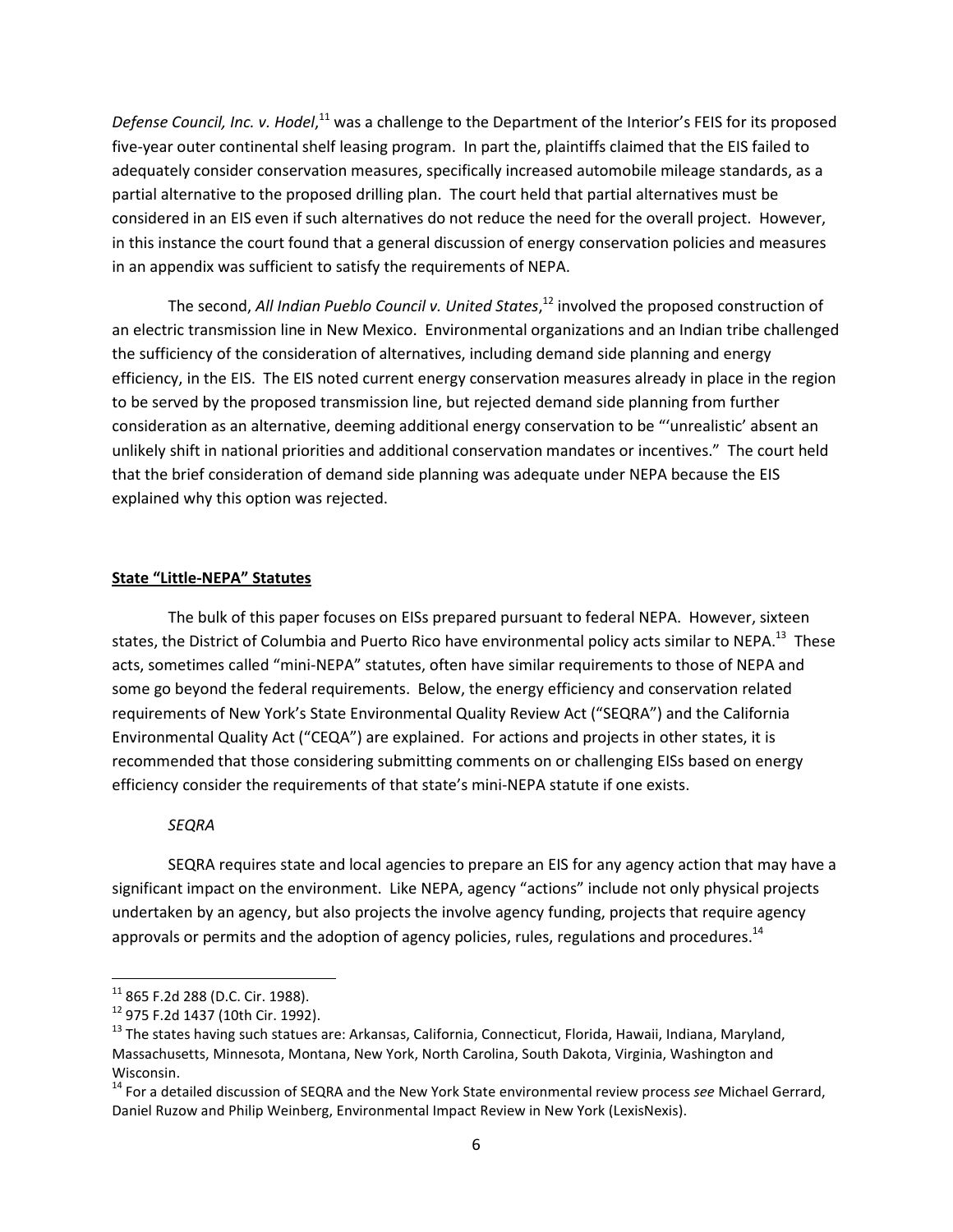If an EIS is required for an action, a draft EIS must first be prepared. The requirements of what a draft EIS must contain are laid out in the SEQRA regulations. Many of these are very similar to the requirements of federal NEPA. Of particular relevance for the consideration of energy efficiency is the requirement that draft EISs include the "impacts of the proposed action on the use and conservation of energy" where "applicable and significant."<sup>15</sup> Although this language leaves the preparer of the draft EIS some latitude to neglect discussion of energy conservation and efficiency, for a wide variety of projects such considerations will need to be addressed.

 The New York State Department of Environmental Conservation ("DEC") has published guidance on consideration of climate change in EISs when DEC is the lead agency.<sup>16</sup> This guidance provides detailed instructions on how climate change and energy issues should be dealt with in EIS where these issues "have been identified as significant in a positive declaration or, as a result of scoping, are required to be discussed in an EIS."<sup>17</sup> Under the section on mitigation measures, the guidance provides an extensive list of "examples of measures that can increase energy efficiency, reduce energy demand, and reduce GHG emissions from proposed projects."<sup>18</sup> Although the guidance notes that "[n]ot all of these measures will be practical or feasible for all proposed projects" and that these measures are intended to be "a menu of possible options," this list can serve as a good starting point for evaluating the discussion of EE in an EIS prepared pursuant to SEQRA.<sup>19</sup>

#### **CEQA**

CEQA requires state and local agencies to evaluate the environmental impacts of their actions and to avoid or mitigate these impacts where possible. If an action is expected to have a significant effect on the environment, an Environmental Impact Report ("EIR"), California's term for an EIS, must be prepared for the project.

 The CEQA Guidelines mandate the consideration of energy efficiency in the EIR process. They state that the discussion of mitigation measures in the EIR "shall describe feasible measures which could minimize significant adverse impacts, including where relevant, inefficient and unnecessary consumption of energy...Energy conservation measures...shall be discussed when relevant."<sup>20</sup> An appendix states, "In order to assure that energy implications are considered in project decisions, the California Environmental Quality Act requires that EIRs include a discussion of the potential energy impacts of proposed projects, with particular emphasis on avoiding or reducing inefficient, wasteful and

l

 $15$  6 N.Y.C.R.R. §617.9(b)(5)(iii).

<sup>&</sup>lt;sup>16</sup> New York State Department of Environmental Conservation, Guide for Assessing Energy Use and Greenhouse Gas Emissions in an Environmental Impact Statement, (July 15, 2009) available at http://www.dec.ny.gov/docs/administration\_pdf/eisghgpolicy.pdf.

 $17$  Id.

 $18$  Id.

 $19$  *Id.* 

<sup>&</sup>lt;sup>20</sup> CEQA Guidelines § 15126.4(a)(1).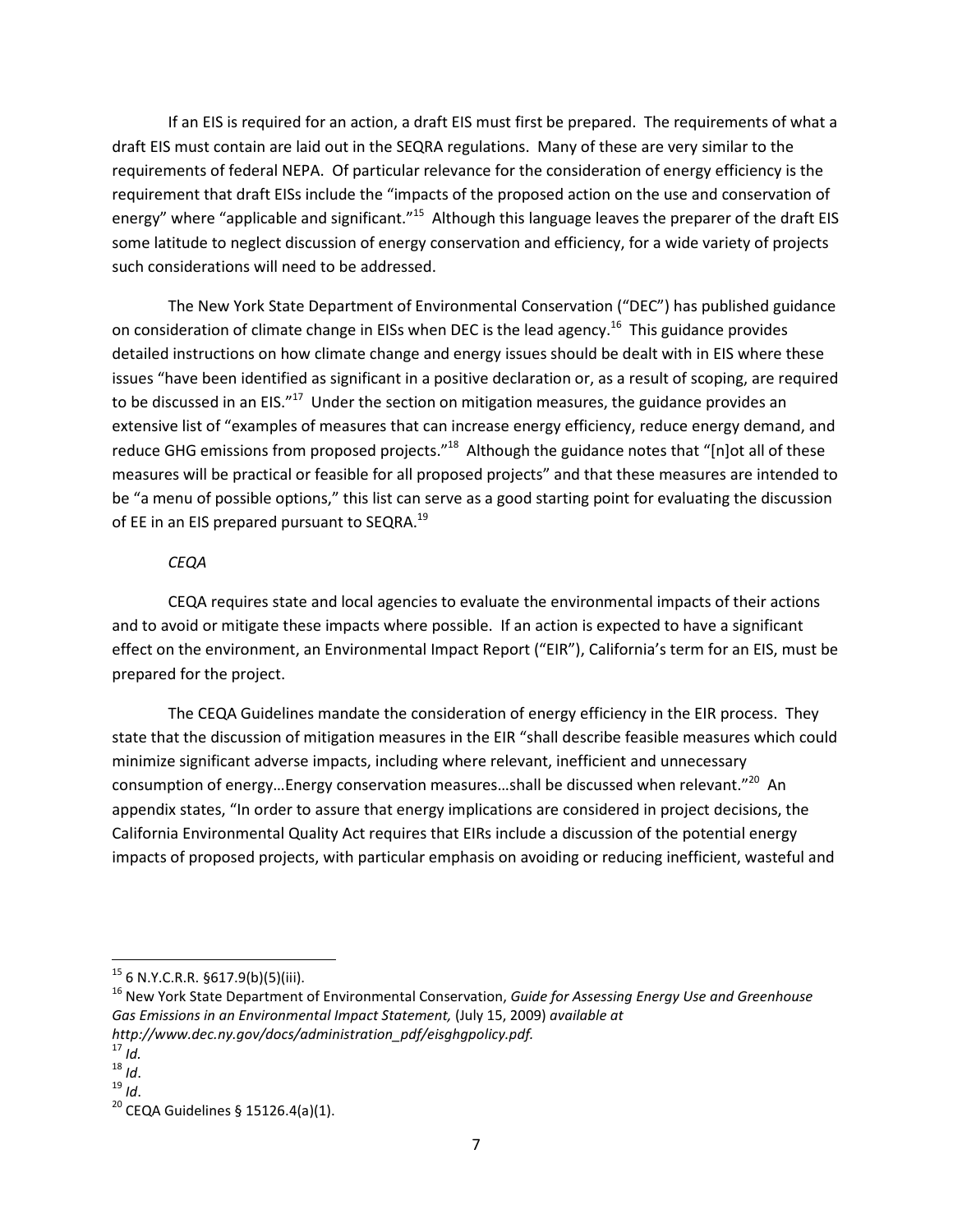unnecessary consumption of energy. The appendix also provides detailed information suggesting appropriate topics to be included in a discussion of energy conservation in an EIR.<sup>21</sup>

# II. Energy Efficiency and Conservation Matters to Discuss in an EIS

The previous section outlines the regulatory basis for considering energy efficiency and conservation in EISs. This section focuses on the actual issues that often will warrant consideration in a discussion of energy efficiency in an EIS. The discussion below is not meant to be an exhaustive list of all matters that would be appropriate to discuss in this context, but rather an overview of the most common energy efficiency-related issues that arise in the EIS context.

# a. Amount of Energy that Can be Saved by through Energy Efficiency Measures

Often, the effect of energy efficiency on the energy balance of the proposed action will be the starting point for a discussion of the impacts of energy efficiency. The reduction in energy usage that can be achieved through energy efficiency measures may have a bearing on the scale of the project, the degree of environmental impacts (e.g. air emissions) and may, in some instances, obviate the need for the proposed action or project altogether. In some cases, it will be important to make sure the actual range of energy savings that can be achieved through energy efficiency measures is quantified rather than qualitatively discussed. A quantifiable amount of energy savings allows for a more impactful argument about what energy efficiency can truly achieve on a project.

# b. Which Energy Efficiency Measures Should be Considered for the Project?

It is important that the EIS explicitly describe what energy efficiency and conservation measures, technologies, policies etc. are appropriate for consideration for a given project. Ensuring a detailed discussion of the exact measures by which energy savings can be achieved can help ensure thoughtful consideration of the incorporation of energy efficiency and conservation into the proposed project or action. A detailed discussion will often allow a better accounting and quantification of the potential energy savings than would a general discussion.

# c. Costs Associated With Undertaking the Proposed Energy Efficiency Measures

Most of the guidance informing the discussion of energy efficiency and conservation measures in EISs specifically as well as the guidance regarding EIS content generally limit the discussion through "reasonableness" and "relevancy" considerations. While these terms are rarely defined in the relevant guidance, cost certainly is a key factor in whether a proposed mitigation action or alternative is "reasonable." Thus, it is important for EISs to discuss the costs associated with energy efficiency measures. Such a discussion can serve to prevent the preparer of an EIS from summarily dismissing energy efficiency measures as "unreasonable" due to cost. Many energy efficiency measures are quite cheap to implement and result in significant net economic benefits. Having this explicitly put forth in an EIS can help ensure a full discussion of and consideration of these measures. Furthermore, a calculation

 <sup>21</sup> CEQA Guidelines Appendix F.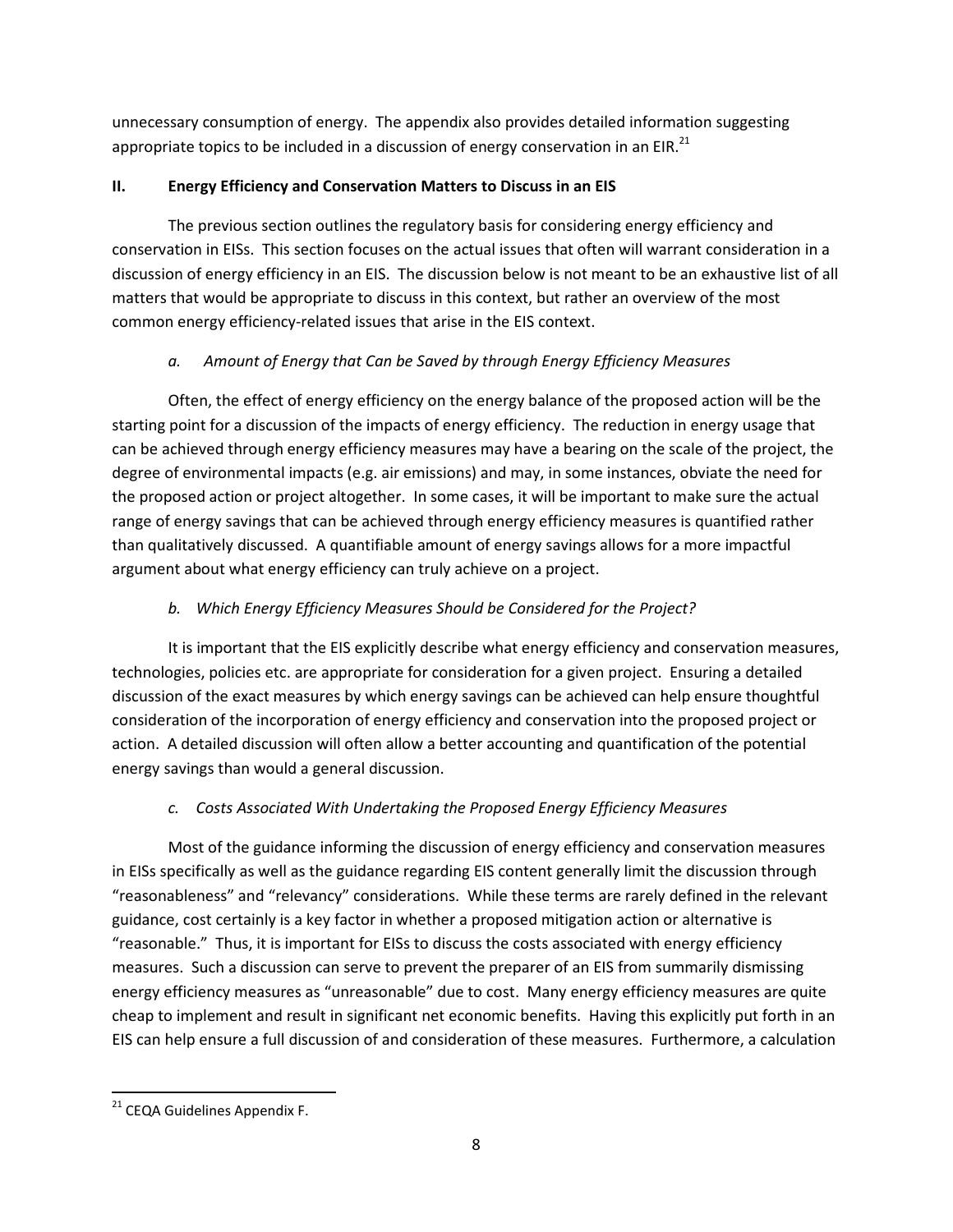of the costs of energy efficiency measures will allow for the consideration of these measures against the proposed action or other mitigation measures and alternatives.

# d. Timeline for Implementing the Proposed Energy Efficiency Measures

Similar to the rationale for ensuring a discussion of the costs of proposed energy efficiency measures, discussing the timeline on which proposed measures could be implemented helps demonstrate their "reasonableness." Since energy efficiency measures aimed at targets such as reducing aggregate energy demand over a large geographic area or among a large number of actors can take some time, it is important that the timeline on which the proposed energy efficiency measures could have an impact be thoroughly discussed.

# Examples of Energy Efficiency Discussion in EISs

See Appendix A for examples of the discussion of energy efficiency and conservation in EISs.

# III. Procedural Opportunities for Calling for the Consideration of Energy Efficiency in EISs

The process of drafting, reviewing and finalizing an EIS under NEPA and its state equivalents is a lengthy one that offers multiple opportunities to inject energy efficiency and conservation considerations into the discussion. The process begins with an initial determination about whether NEPA is applicable to the action in question. If the action is subject to NEPA, then it must be determined whether the action or project qualifies for a categorical exclusion under NEPA, thereby negating the need to prepare an Environmental Assessment ("EA") for the action. Certain actions which based on past experience have been shown to almost never cause significant impacts are listed in the NEPA regulations as qualifying for a categorical exclusion. Finally, if the action or project is subject to NEPA and does not qualify for a categorical exclusion, then an EA will be prepared. Based on this a determination is made whether the action is a "major Federal action[ ] significantly affecting the quality of the human environment." If this determination is in the affirmative, an EIS is required. This section will outline the various points in the EA and EIS process where interjecting comments and concerns regarding the consideration of energy efficiency is appropriate.

# a. Determination of Significance

After preparing an EA, an agency may make a "Finding of No Significant Impact." A FONSI is a determination that the proposed action or project will have a very minimal or no impact on the environment. A FONSI eliminates the need for an EIS, thereby ending the NEPA process.

In most instances, public review of a FONSI is not required and there will be no opportunity for public input. However, CEQ guidelines state that in four instances public review of a FONSI is necessary:

- 1. The proposal is a borderline case (i.e. there is a reasonable argument for preparation of an EIS);
- 2. It is an unusual case, a new kind of action, or a precedent setting case such as a first intrusion of even a minor development into a pristine area;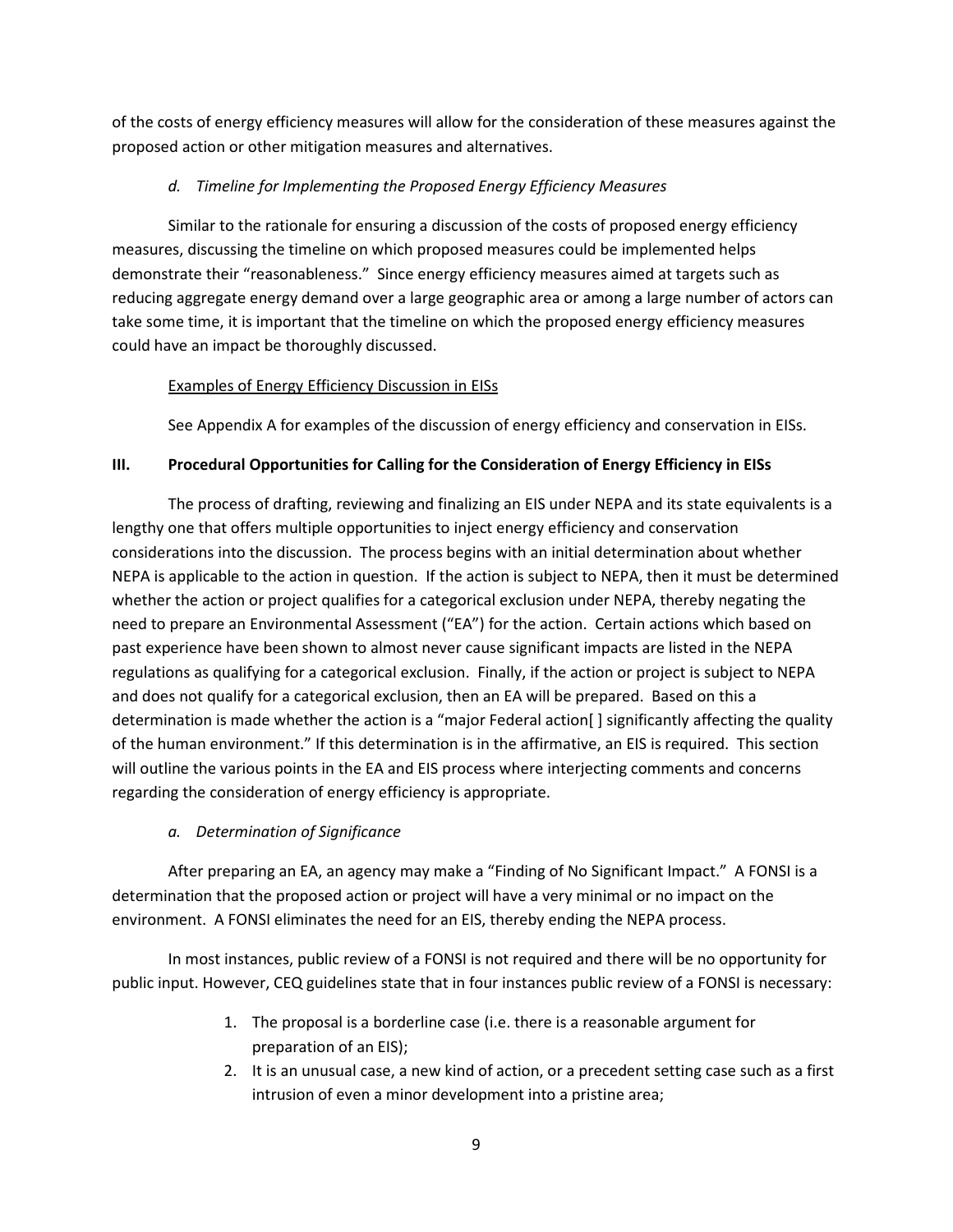- 3. There is either scientific of public controversy over the proposal; or
- 4. It involves a proposal which is or is closely similar to one which normally requires preparation of an EIS.<sup>22</sup>

Additionally, agencies must allow for a period of public review if the proposed action would be located in a floodplain or wetland.<sup>23</sup>

In the above situations, agencies are required to provide a 30-day public review period.<sup>24</sup> However, some agencies are more lenient in providing opportunities for public review of FONSIs. For example, the Bureau of Land Management sometimes publishes FONSIs and provides a window for public review, even in situations where it is not required.<sup>25</sup> Those considering challenging a FONSI should review the lead agency's policies for commenting on a FONSI.

b. Scoping

Prior to the preparation of an EIS, agencies must provide "an early and open process for determining the scope of the issues to be addressed and for identifying the significant issues related to a proposed action."<sup>26</sup> Issues may be excluded from consideration at this stage if they are deemed to be "not significant" or if they have been covered by prior environmental review. This stage of the NEPA process offers a prime opportunity to argue for the inclusion of energy efficiency and conservation issues in the EIS. It also offers the best opportunity to provide very detailed comments and shape the overall form and scope of the analysis of the entire discussion of EE in the EIS. It is important to bring up energy efficiency and conservation at this stage of the process because, for issues that are eliminated from detailed consideration in the EIS during the scoping process, the lead agency must provide a brief statement of why the excluded issues will not have significant effect on the environment or a reference for where these environmental issues have been previously addressed. This may provide the grounds for challenging this exclusion later in the process should energy efficiency be excluded from consideration.

# c. Review of the Draft EIS

Any time an EIS is prepared, an agency is required to first prepare a draft EIS which must be made available for review and comment by federal, state and local agencies, Indian tribes and the public. The agency preparing the EIS is required to respond to comments received. Commenting on the draft EIS offers another prime opportunity to raise the issues of energy conservation and energy efficiency in the NEPA process. It also offers the last formal opportunity in the process to raise these issues where there is a requirement of a response. If energy efficiency issues have been entirely excluded from discussion in the draft EIS, this deficiency can be raised at this juncture. If energy

l

<sup>&</sup>lt;sup>22</sup> 40 C.F.R. § 1501.4(e); NEPA Forty Most Asked Questions, available at http://ceq.hss.doe.gov/NEPA/regs/40/30-40.HTM#37.

<sup>&</sup>lt;sup>23</sup> Exec. Order No. 11988 (1977); Exec. Order No. 11990 (1977).

 $24$  40 C.F.R. § 1501.4(e).

<sup>25</sup> BLM NEPA Handbook H-1790-1, § 8.4.2, p. 84.

<sup>26</sup> 40 C.F.R. §1501.7.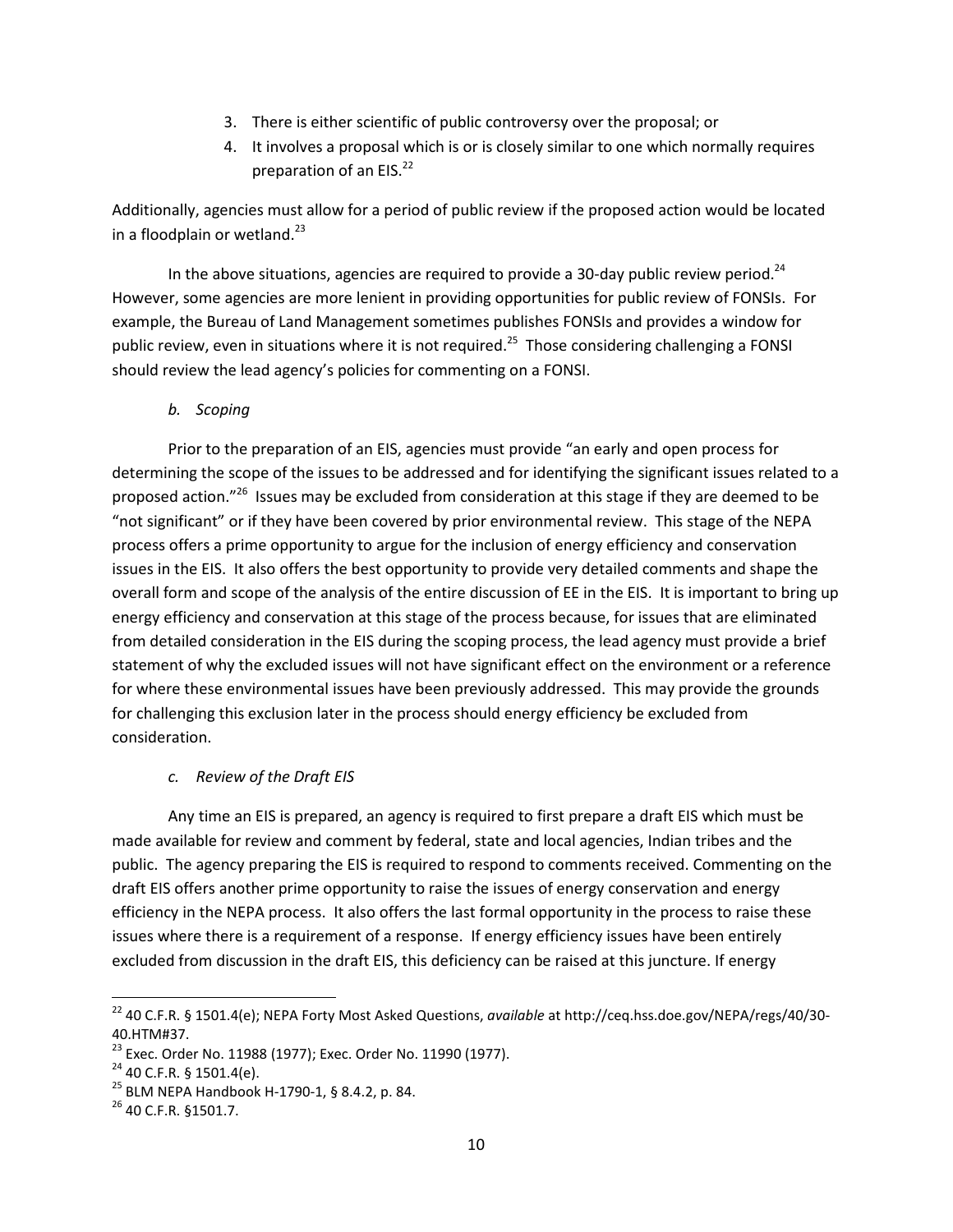efficiency and conservation issues have been included, any deficiencies, shortcomings or proposed enhancements can also be raised. If a factual issue is not raised as a comment on a draft EIS, it may not be preserved for judicial review, for failure to exhaust administrative remedies.

# d. Final EIS before a Record of Decision ("ROD")

After comments have been received on the draft EIS, there may be one additional opportunity to comment on the EIS before it is finalized. CEQ regulations allow, but do not require, agencies to solicit comments on final EISs before a decision on an action is made.<sup>27</sup> Although CEQ's regulations require a 30-day period before taking final action after notice is published announcing that a final EIS has been filed, the agency is not required to solicit public comments nor is it required to respond to any comments received during this time. Most agencies passively receive any public comments submitted after notice of the final EIS is published. However, some agencies have adopted policies mandating some response to any comments received in this period. For example, the Federal Highway Administration ("FHWA") has adopted guidance which states that "[a]ll substantive comments received on the final EIS should be identified and given appropriate responses [in the ROD]. Other comments should be summarized and responses provided where appropriate."<sup>28</sup>

# IV. How To Find and Identify Commenting Opportunities

# a. Federal EISs

A listing of all EISs prepared by federal agencies, as well as the EPA's comments concerning the EISs can be located at www.epa.gov/compliance/nepa/eisdata.html. The listing of EISs can be sorted by agency, state, date, EISs filed in the last week and EISs with open comment periods. Although the full text of the EISs cannot be obtained through this database as there is no central repository of the full text of all federal EISs, the listings contain enough information to locate the appropriate EIS. In order to locate the text of the EIS in question the lead agency website or the project website, if one exists, are the best places to find the EIS.

# b. State EISs

The listing, availability and notice procedures surrounding EISs prepared pursuant to state "mini-NEPA" statues will vary by state. Thus, any challenges to EISs brought pursuant to these state laws will require those considering a challenge to examine the state procedures. Both New York and California maintain databases with listings of EISs prepared under each state's respective mini-NEPA law.

# 1. New York

The New York Department of Environmental Conservation ("DEC") publishes the Environmental Notice Bulletin ("ENB") every Wednesday as required by state law.

 $\overline{a}$ 

<sup>27</sup> 40 CFR §1503.1(b).

<sup>&</sup>lt;sup>28</sup> FHWA Technical Advisory T 6640.8A, § VIII.F.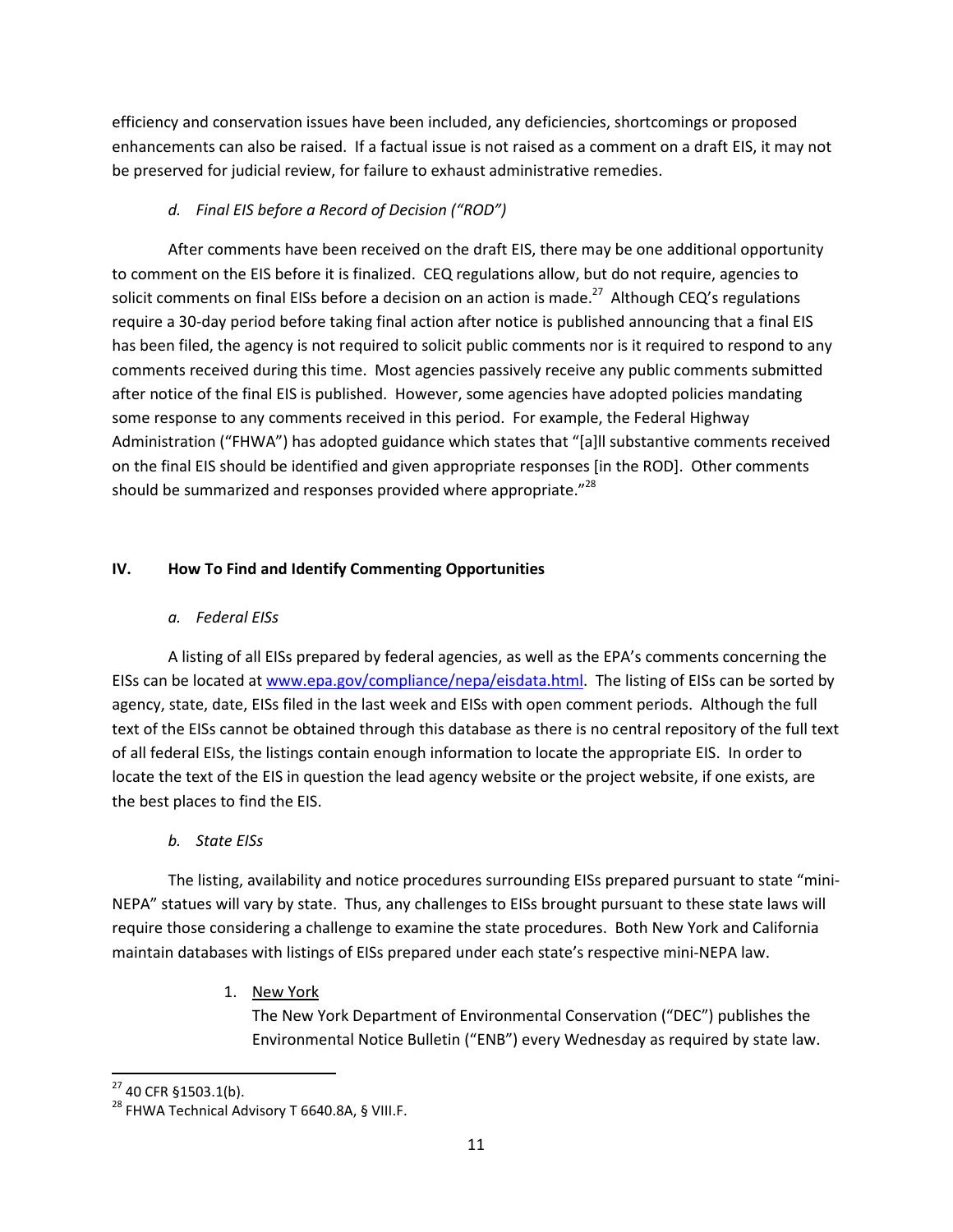The Bulletin contains notice of EISs prepared under SEQRA. These notices are required to contain the URL where the EIS can be located. The Bulletin can be located at www.dec.ny.gov/enb/enb.html. Additionally, by sending one's email address to enb@gw.dec.state.ny.us, one can be added to the ENB electronic mailing list through which those on the list will be notified weekly when the ENB becomes available.

2. California

The CEQAnet database contains all CEQA documents submitted to the California State Clearinghouse for state agency review since 1990. Because not all environmental documents are submitted to the State Clearinghouse, this is not a comprehensive database. However, it contains a substantial collection of CEQA documents. Like the Federal EPA database, the full text of EISs are not available on the CEQAnet website, however sufficient information is provided to locate the full document. The CEQAnet database can be located at www.ceqanet.ca.gov.

## c. Types of Projects in Which Energy Efficiency Possibly Warrants Consideration in the EIS

Obviously, energy efficiency considerations will not be appropriate for all projects and actions requiring an EIS. Some projects will have very little energy usage or impact on energy usage. Below is a list of types of projects or actions in which energy efficiency and conservation issues are commonly significant issues that should be considered in the EIS. This list is not exclusive and whether to submit comments on or challenge an EIS based on energy efficiency considerations will always warrant a careful examination of the specific project or action.

- 1. Energy Generation Projects (including relicensing and permitting) Energy generation projects such as the construction of a power plant typically require state and/or federal permits, approvals or other governmental action which can trigger NEPA or equivalent state requirements. These projects will almost always offer opportunities for the consideration of energy efficiency as more efficient designs can mitigate some of the environmental impacts stemming from these projects. In instances where a new power facility is proposed to meet projected increased electricity demand in a region, energy efficiency can potentially be a viable alternative means to meet some of this projected increased demand. However, a limitation is that energy efficiency measures may not be within the jurisdiction of the approving agency.
- 2. Energy Transmission Projects Energy transmission projects such as electrical transmission wires and pipelines involve significant energy usage issues. For projects of this type energy efficiency may serve as a way to mitigate environmental impacts of the project or as an alternative to the project in its entirety (i.e. as a way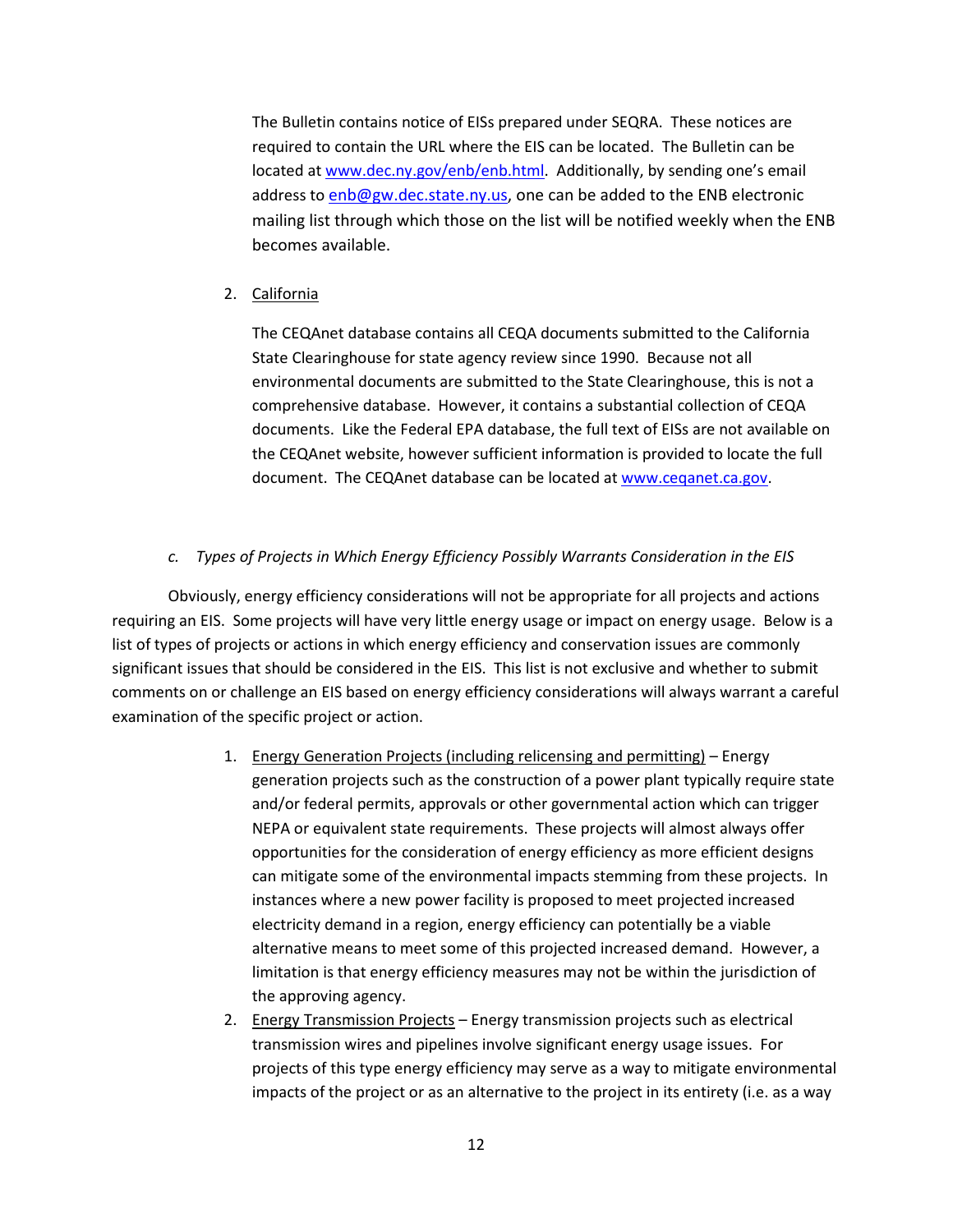to lessen demand thereby reducing the scale of the project or obviating the need for the project).

- 3. Energy and Mineral Development Projects (i.e. Mining and Resource Development) – Resource development projects such as mining operations and oil and gas development can sometimes involve relatively large amounts of energy. For oil and gas development, large generators (typically diesel fueled) or other sources of energy are needed to power the wells and associated infrastructure, and for unconventional drilling operations such as tar sands development, tremendous amounts of energy are needed to process the resource into usable crude oil. Similarly, for mining operations energy is needed to run mine operations, and if the ore is processed on site this, too, can consume significant amounts of energy. Accordingly, energy conservation measures may be appropriate to consider as mitigation measures for these types of projects.
- 4. Programmatic EISs Programmatic EIS involve large, overarching government programs, plans and policies, such as resource management plans, rather than discrete projects and actions. Accordingly, these EISs often will influence a wide array of projects that fall under the ambit of the particular programmatic EIS. These programmatic EISs offer the opportunity to inject energy efficiency considerations into long-term planning and policies through comments on the EIS.
- 5. Manufacturing Projects Proposed manufacturing projects could need permits or approvals that would constitute government action warranting the preparation of an EIS. These projects, especially for energy-intensive industries such as cement, chemicals and steel, consume enormous amounts of energy in their operations and thus energy efficiency offers a way for many of these operations to mitigate their adverse environmental impacts.
- 6. Large Buildings The construction of large buildings in some instances will require government action and warrant the preparation of an EIS. In such instances, energy efficiency considerations may be appropriate as large buildings consume significant amounts of energy for heating, cooling, lighting and other operations. Energy efficient building technologies offer the opportunity to tremendously reduce energy usage in these buildings.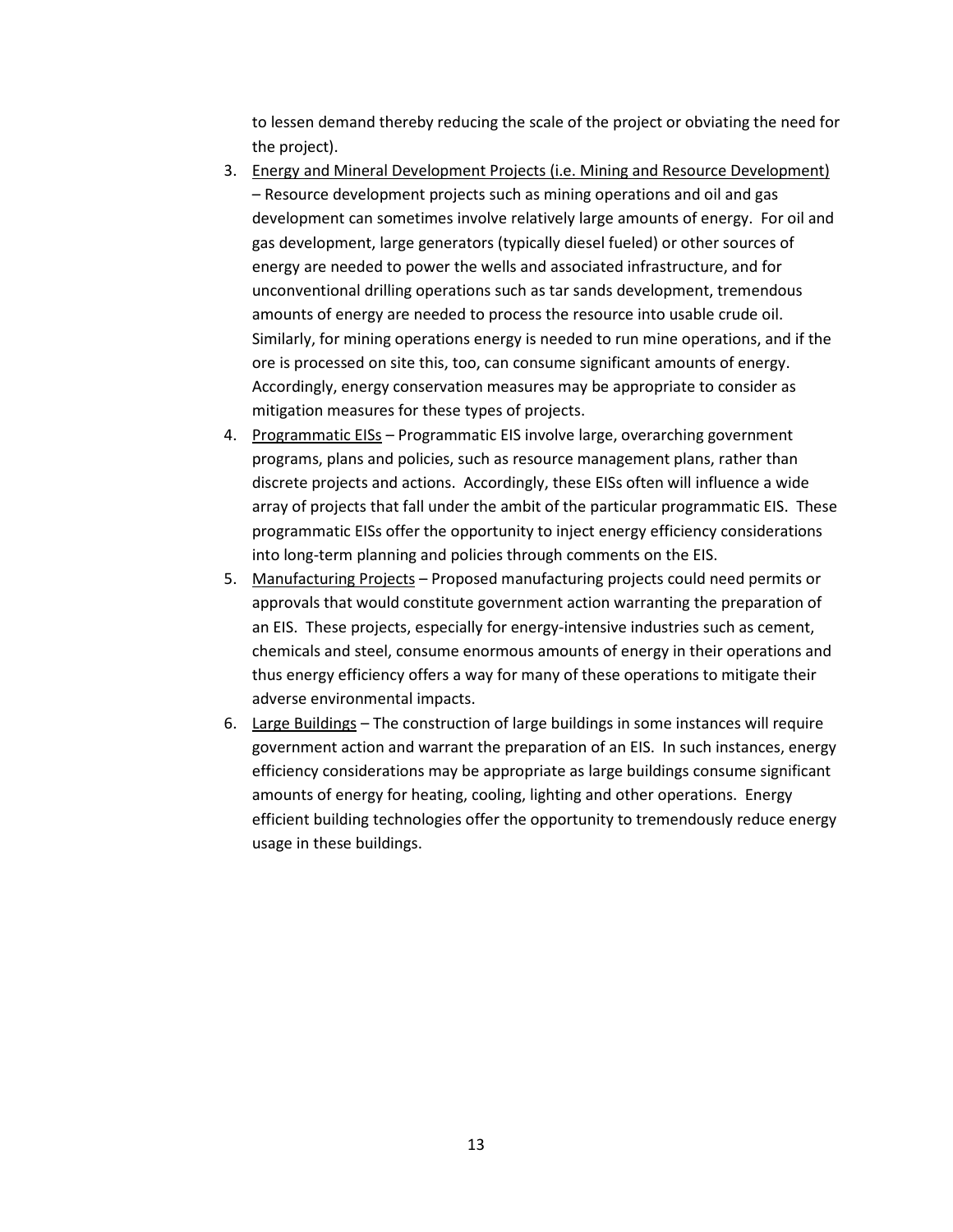## Appendix A

### Example of the Discussion of Energy Efficiency and Conservation in EISs

Generic Environmental Impact Statement for License Renewal of Nuclear Plants, Supplement 43 Regarding Palo Verde Nuclear Generating Station, Final Report U.S. Nuclear Regulatory Commission, January 2011 http://www.nrc.gov/reading-rm/doc-collections/nuregs/staff/sr1437/supplement43/

### 8.4.2 - Impacts of the Conservation Portion of the Combination Alternative

The combination alternative would include activities aimed at reducing the load that is now being satisfied by the PVNGS reactors. For the purpose of this assessment, "conservation" would include a variety of programs and initiatives generally described as "Demand Side Management" (DSM). DSM programs fall into two broad categories: improving the energy efficiency of facilities and equipment comprising the electrical load supplied by PVNGS reactors, and demand response programs. Energy conservation programs will result in a reduction in the overall quantity of electricity consumed over the year, but may not result in reduction in electricity demand during peak periods.20 Demand response programs are actions and initiatives aimed at encouraging customers to reduce usage during peak times, or to shift that usage to off-peak times. Unlike energy generation initiatives discussed in this chapter, DSM programs focus on the behavior of the energy end user. DSM can include measures that shift energy consumption to different times of the day to reduce peak loads, measures that can interrupt certain large customers during periods of high demand or measures that interrupt certain appliances during high demand periods, and measures like replacing older, less efficient appliances, lighting, or control systems. While DSM can also include measures that utilities use to boost sales, such as encouraging customers to switch from gas to electricity for water heating, the staff is not evaluating such load-building activities as part of this alternative, as it would result in the need for more energy generation capacity.

In a 2008 staff report, the Federal Energy Regulatory Commission (FERC) outlined the results of the 2008 FERC Demand Response and Advanced Metering Survey (FERC, 2008).

Nationwide, approximately 8% of retail electricity customers are enrolled in some type of demand response program. The potential demand response resource contribution from all US demand response programs is estimated to be close to 41,000 MW, or about 5.8% of US peak demand. A national assessment of Demand Response Potential required of FERC by Section 529 of the Energy Independence and Security Act of 2007 was published by FERC in June 2009 (FERC 2009). The survey evaluated potential energy savings in five- and ten-year horizons for four development scenarios: Business As Usual, Expanded Business As Usual, Achievable Participation, and Full Participation, each representing successively greater demand response program opportunities and successively increasing levels of customer participation.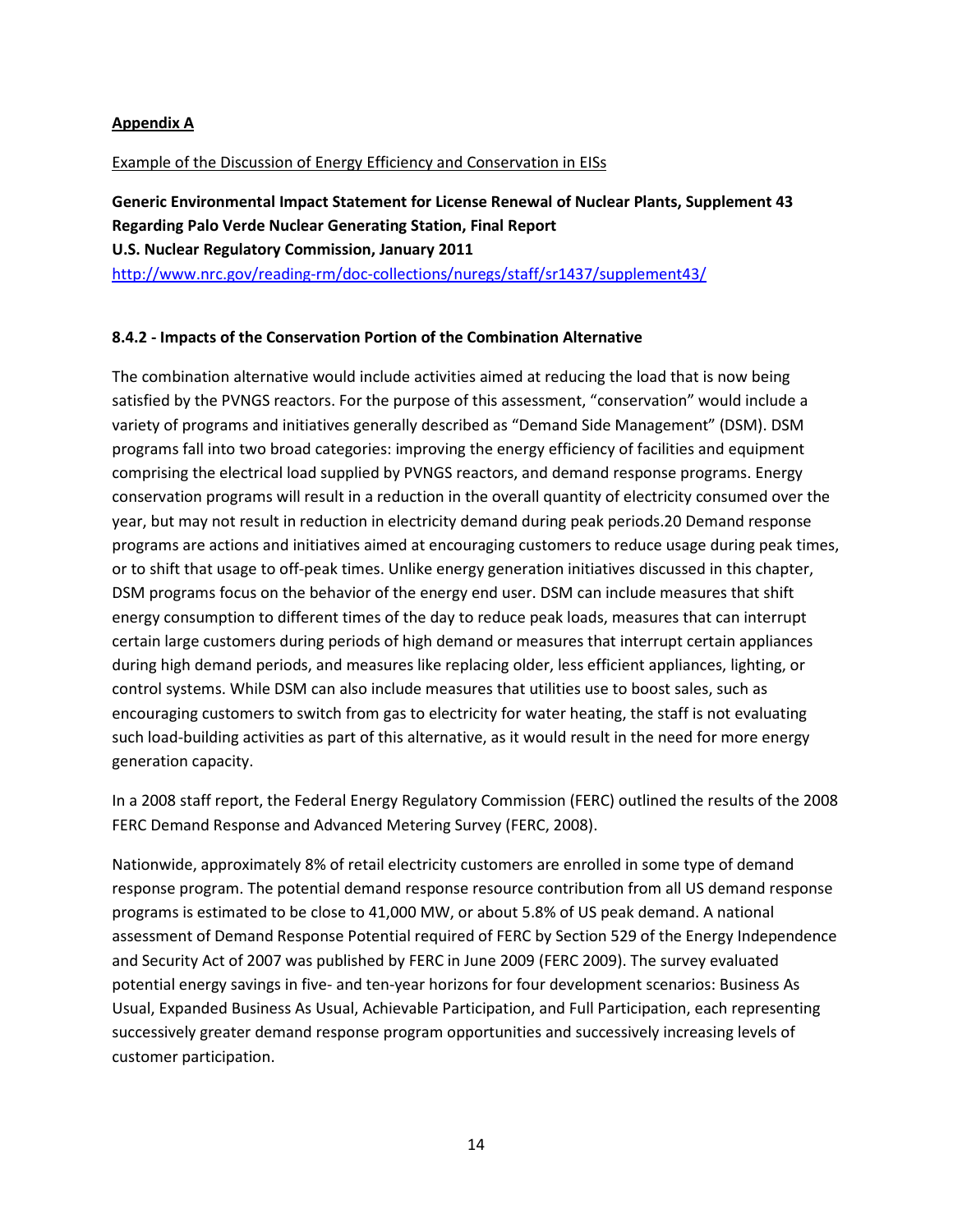The greatest savings would be realized under the Full Participation scenario with peak demand reductions of 188 GW by the year 2019, a 20% reduction of the anticipated peak load without any demand response programs in place. Under the Achievable Participation scenario, reflecting a more realizable voluntary customer participation level of 60%, peak demand would be reduced by 138 GW by 2019, a 14% reduction.

In Arizona, the retail electricity customer profile is made up of relatively large percentages of residential customers and small commercial and industrial customers (54% and 26%, respectively). Much of their demand is spent on central air conditioning. Under the Achievable Participation and Full Participation scenarios, residential customer participation could reduce peak loads by 3,082 MW and 4,755 MW, respectively by 2019, whereas small commercial and industrial participation could reduce peak loads by 273 and 606 MW, respectively, by 2019. With all retail electricity customers enrolled in the Full Participation scenario, Arizona has the potential to reduce the projected 2019 statewide peak demand of 22.4 GW by 6,200 MW, or 27.7% of the peak demand.

APS already offers a number of demand response program opportunities to its retail customers, including rebates for installing distributed solar energy systems and high efficiency air conditioning equipment, election of the percentage of power to be generated by renewable energy technologies, voluntary load interruptions during peak times, time-differentiated rates to encourage off-peak energy usage, and a variety of cash incentives, training, and energy information services offered to business customers. Overviews of these programs are available on the APS website: http://www.aps.com/main/services/default.html.

In 2008 testimony before the Arizona Corporation Commission, David Pickles, speaking on behalf of APS, outlined the APS demand response programs and provided an estimation of potential expansion (Pickles 2008). The collective impact of all of APS's currently approved DSM Programs through December 2007 has resulted in a peak load reduction of 64.2 MW. Given a reasonable set of assumptions regarding incentive levels and customer acceptance, APS concluded that cost-effective demand response programs could be responsible for peak demand reductions of between 2,600 and 3,900 GWh by 2020. Thus, APS would need to increase the reach of its DSM programs by slightly more than 50% to meet the capacity demands of this hypothetical technology combination alternative to continued operation of the PVNGS reactors.

Although it is impossible to predict with precision which specific DSM programs would be expanded (or started) to meet the 100 MW capacity requirement of this Combination Alternative, it is safe to suggest that conservation programs, by their very nature, represent little to no adverse environmental impacts relative to the conventional electricity generation technology they would replace. The NRC staff concludes, therefore, that the impacts of the conservation portion of the combination alternative will by SMALL for all categories.

Land use impacts of an energy efficiency alternative would be SMALL. Rapid replacement and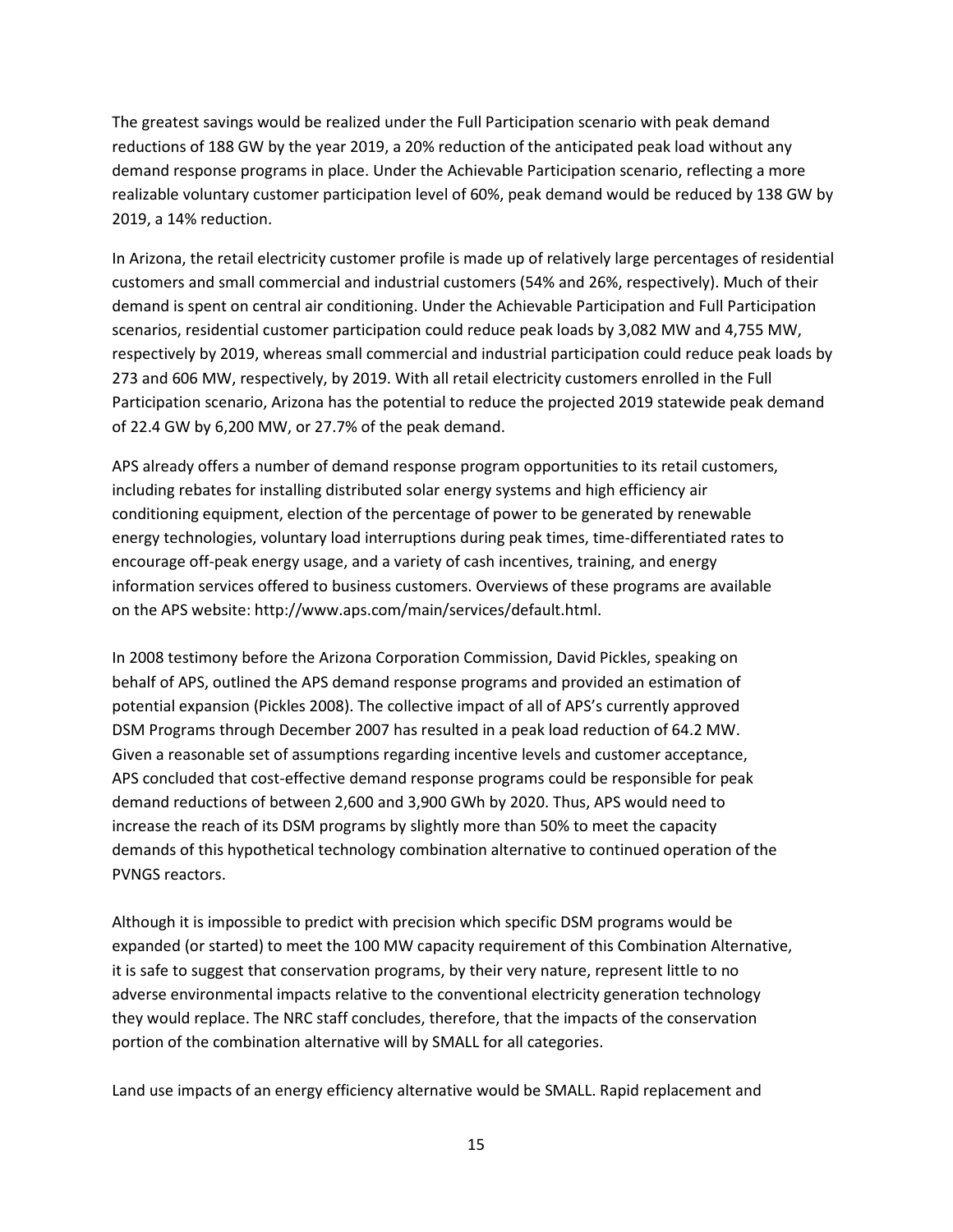disposal of old energy inefficient appliances and other equipment would generate waste material and could potentially increase the size of landfills. However, given time for program development and implementation, the cost of replacements, and the average life of appliances and other equipment, the replacement process would probably be gradual. Older energy inefficient appliances and equipment would likely be replaced by more efficient appliances and equipment as they fail (especially frequently-replaced items, like light bulbs). In addition, many items (like home appliances or industrial equipment) have substantial recycling value and would likely not be disposed of in landfills.

Low-income families could benefit from weatherization and insulation programs. This effect would be greater than the effect for the general population because (according to the Office of Management and Budget [OMB]) low-income households experience home energy burdens more than four times larger than the average household (OMB 2007). Weatherization programs could target low-income residents as a cost-effective energy efficiency option since low-income populations tend to spend a larger proportion of their incomes paying utility bills (OMB 2007). Overall impacts to minority and low-income populations from energy efficiency programs would be nominal, depending on program design and enrollment.

#### 8.5.3 - Energy Conservation/Energy Efficiency

As discussed above in Section 8.3.2, conservation programs and initiatives can play an important role in meeting future energy needs. However, testimony provided to the Arizona Corporation Commission by Pickles suggests that opportunities to further expand conservation programs beyond their current levels would not yield a demand savings equivalent to the baseload power currently represented by PVNGS's nuclear reactors, regardless of how aggressively such conservation programs are pursued (Pickles 2008). As shown in the assessment in Section 8.3 above, however, the NRC nevertheless believes that, when combined with other more conventional baseload technologies, including with certain renewable technologies, conservation programs can help define a technically feasible and practicable alternative to the PVNGS reactors.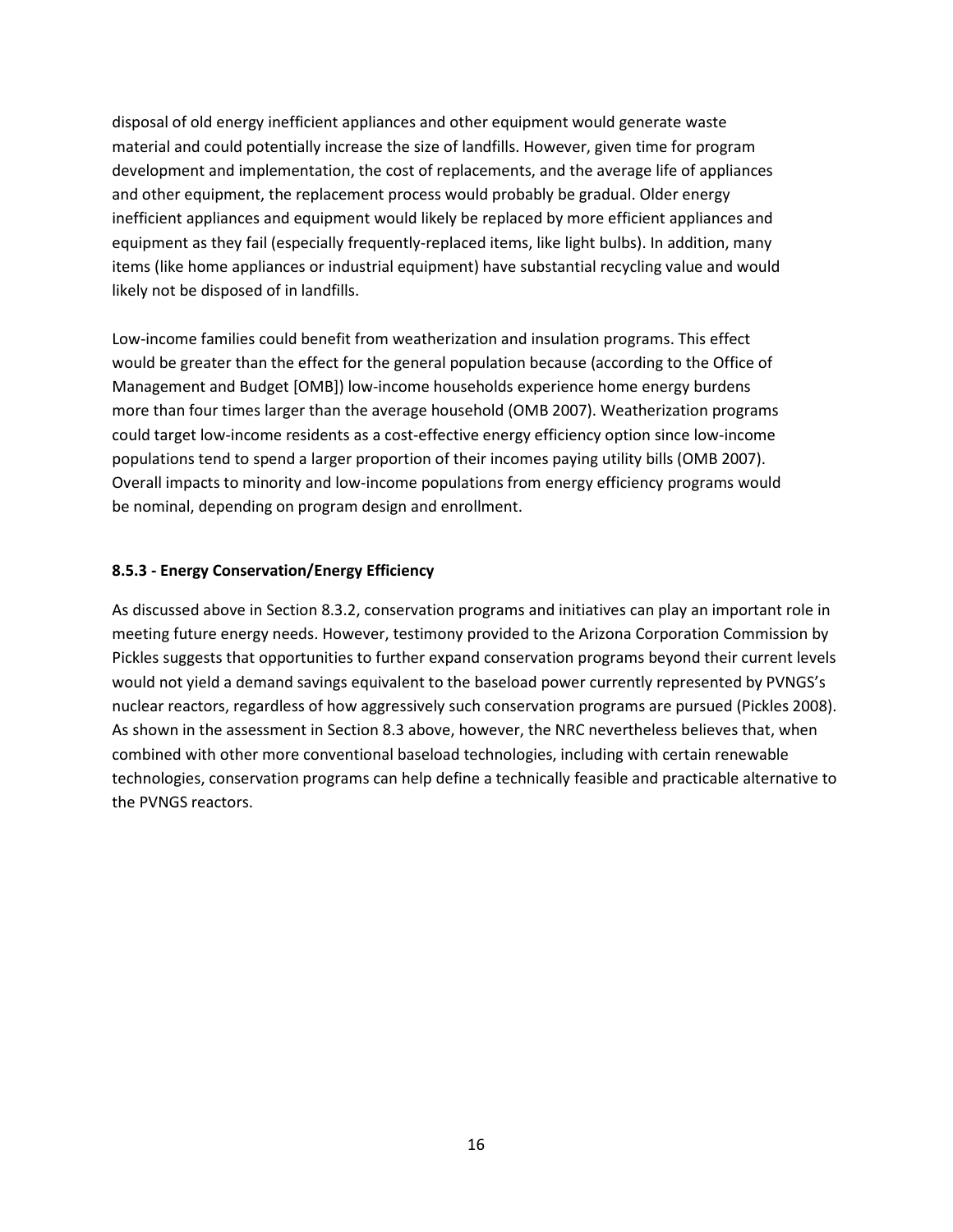#### Appendix B

#### Sample Draft EIS Comments

Project/Document: NRDC Comments on the Proposed Outer Continental Shelf Oil and Gas Leasing Program 2012-2017 Draft Programmatic EIS Lead Agency: Bureau of Ocean Energy Management Commenter: Natural Resources Defense Council Date: 2/8/12

The nation also must ramp up investment and development in renewable energy development and energy efficiency, including offshore sources of energy . . . .

Energy efficiency – in brief, the opportunity to do more with less – is the smartest way to cut energy consumption and jumpstart the transition to a sustainable green economy. Energy efficiency provides the most cost-effective and environmentally sound way of meeting the nation's energy needs. It can serve as an important bridge to a future of clean renewables. A McKinsey & Company report revealed the significant economic potential generated by adopting a range of energy efficiency measures: investing \$520 billion through 2020 in efficiency programs could save consumers \$1.2 trillion in gross savings during this same time period – roughly the same amount as the 2009 federal deficit. This approach could also cut the overall energy consumption in the United States by 23 percent over the next decade, eliminating the need for significantly greater fossil fuel development. Energy efficiency programs and retrofits could create 600,000 to 900,000 sustainable green jobs during this timeframe.

#### \*\*\*

In Chapter 2 of the Draft PEIS, the Department states that it considered, but eliminated from further programmatic evaluation, an alternative to develop alternate/renewable energy sources as a substitute for oil and gas leasing on the OCS. The Department attempts to justify eliminating this alternative by stating that alternate/renewable sources "could not replace the energy supplied by oil and gas from OCS sources." But to be a viable alternative to the Proposed Action, renewable energy and energy efficiency need not replace all of the energy supplied by oil and gas from OCS sources, as the Draft PEIS implies. It would be a viable alternative if it could supply a reasonable amount of energy expected to be gained from the new lease sales in the Proposed Action. In order to meet NEPA requirements, the Draft PEIS must "provide full and fair discussion" of the "reasonable alternatives which would avoid or minimize adverse impacts or enhance the quality of the human environment."136 Alternative energy sources and efficiency could be a reasonable alternative that would avoid and minimize significant impacts to the environment, and thus should be considered in the Final PEIS. The Draft PEIS provides a simplistic, erroneous evaluation of these energy alternatives, omitting consideration of entire sectors where innovation can displace the need for more offshore oil and gas development.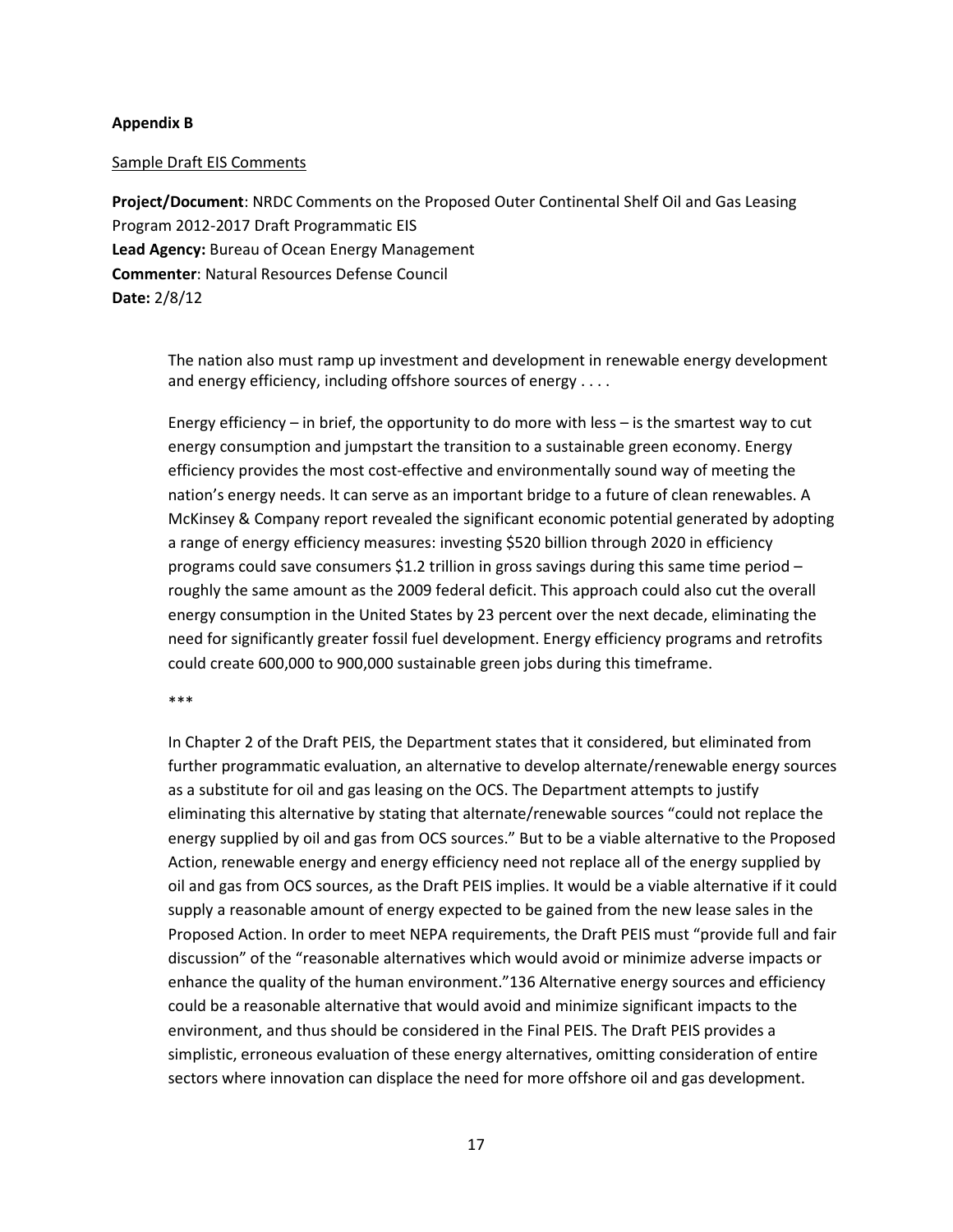Energy efficiency reduces our energy consumption due in large part to energy efficiency policies and legislation. For example, efficiency programs run by utilities, and government-adopted building codes and appliance standards have been saving energy since the mid-1970s. However, EIA's reference case incorrectly assumes that all these savings will stop in the future, because it assumes no new policies, regulations, and laws. While this assumption might be useful in the context of electricity consumption projections, assuming that efficiency policies will halt tomorrow is incorrect, and has been proven wrong by history.

The Draft PEIS should include a more robust analysis of the impacts to natural gas (and oil) consumption forecasts when future efficiency is included. EIA itself shows that when some efficiency regulations and laws are projected into the future, demand for electricity consumption is significantly reduced, as is demand for natural gas. Including these small estimates of future efficiency policies eliminates most of growth in electricity consumption from natural gas.

This projection itself is conservative because it only includes minimal improvements to energy efficiency. EIA acknowledges that efficiency laws and regulations are typically improved every 6 years, but in projecting out 25 years, only assumes one improvement. Given that EIA's assumptions of future efficiency are conservative, actual efficiency is likely greater, and thus, actual consumption of natural gas from electricity will be lower.

The Draft PEIS conducts an inadequate analysis of future efficiency in the electricity sector. The Draft PEIS analyzes the current roles of natural gas and oil in electricity generation, but finds that efficiency could only displace 6 percent of oil and gas under the No Action Alternative. This estimate is plainly incorrect. Even EIA's conservative assumptions showed that minimal efficiency improvements would displace at least 16 percent of natural gas. Therefore, the Draft PEIS should conduct a thorough assessment of realistic and strong energy efficiency gains in the future that do not underestimate even EIA's conservative estimate.

The Draft PEIS also incorrectly states that natural gas accounts for 40 percent of electricity generation, when it should be 23 percent.

Given the importance of protecting our coastal and ocean resources, the dangers presented to these resources by oil and gas development offshore, and the availability of viable renewable energy alternatives, the Department should, at a minimum, include and analyze an alternative to develop renewable energy and energy efficiency sources in lieu of increased OCS leasing in the Final PEIS.

### [Citations Omitted]

**Project/Document**: Riverkeeper Comments on Draft Supplemental EIS on U.S. Nuclear Regulatory Commission's Proposed Revisions to NUREG-1437, Generic Environmental Impact Statement for License Renewal. of Nuclear Power Plants **Lead Agency:** NRC **Commenter**: Riverkeeper, Inc.

\*\*\*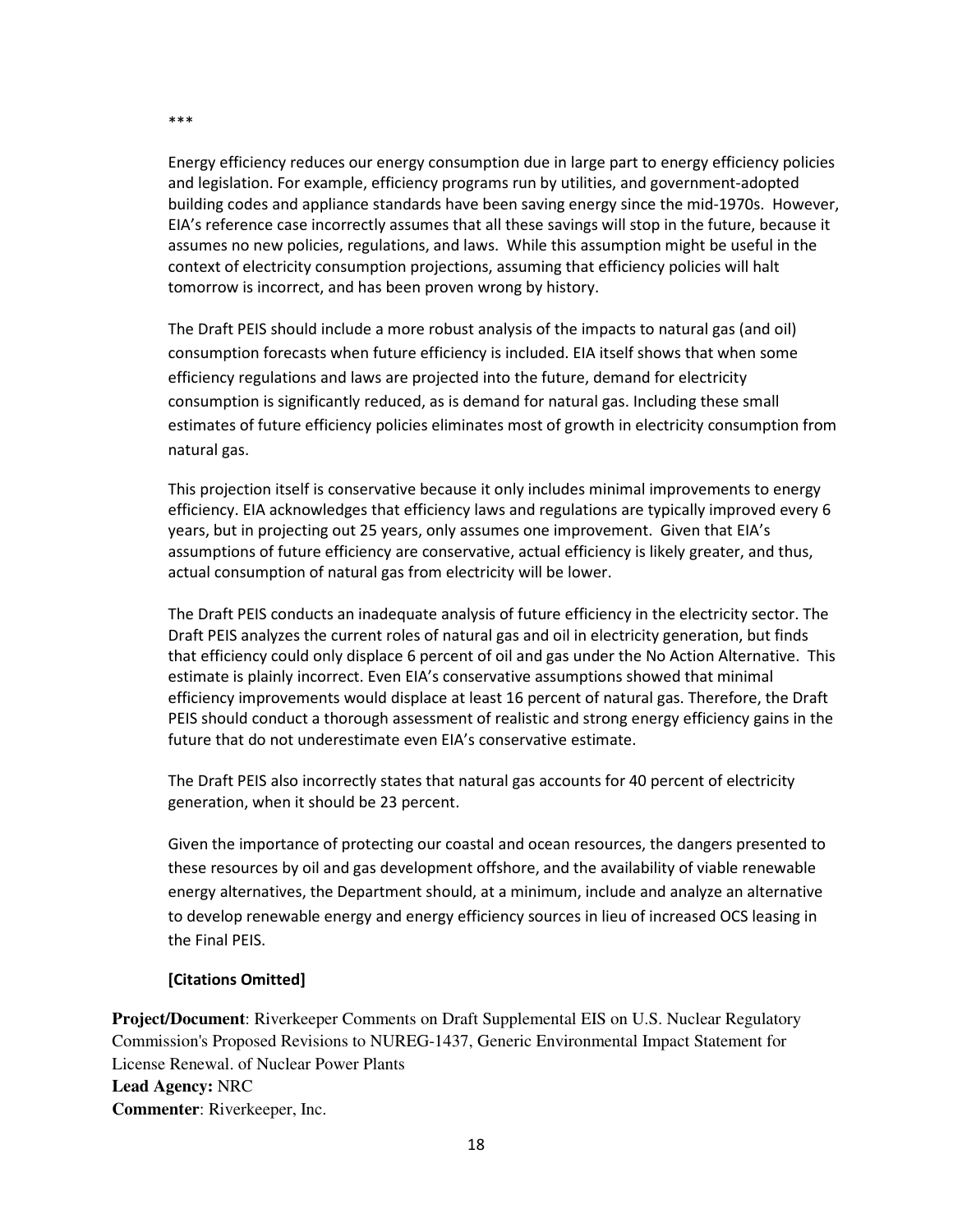#### *D. Energy Alternatives Analysis*

NEPA, CEQ and the NRC all mandate a vigorous exploration and an objective evaluation of all reasonable alternatives to license renewals in its regulations. The regulations also require an assessment of alternative energy sources including sustainable energy sources and energy conservation as a means of replacement for IP2 and/or IP3's current power generation.

In the environmental report, the applicants state that power generated by wind, solar, hydropower, geothermal, biomass and other technologies, conservation or a combination of alternatives "were not considered as reasonable replacement base load power generation." Therefore, the applicants did not consider or address a replacement portfolio of power sources inclusive of sustainable sources in coordination with conservation.

The applicants' conclusions simply fly in the face of recent independent technical and scientific studies regarding energy replacement of Indian Point. The most comprehensive study directly on issue is the National Academy of Sciences (NAS) June 2006 report, "Alternatives to the Indian Point Energy Center for Meeting New York's Electrical Power Needs." The report ultimately concludes that even when considering the combined energy production of IP2 and IP2, the approximately 2000 MWe is replaceable, and "the committee has identified no technical obstacles that it believes present insurmountable barriers to the replacement of Indian Point's capacity, energy and ancillary services." \*\*\*

Furthermore, contrary to Entergy's findings, the NAS study states that an achievable replacement strategy would focus on conservation, energy efficiency, improvement of transmission infrastructure and replacement generating capacity including wind, photovoltaic, hydroelectric and other technologies such as natural gas-fired combined cycle plants. The study states that "a replacement strategy for Indian Point would most likely consist of a portfolio of the approaches discussed in this report, including investment in energy efficiency, transmission and new generation" and that regarding wind generation alone: "technically there is sufficient wind resource in New York state to replace the Indian Point units."

Additionally, the Nuclear Research Institute and the Institute for Energy and Environmental Research recently published a summary of its book to be published in October of 2007; "Carbon Free and Nuclear Free - A Roadmap for U.S. Energy Policy." The overarching finding of the study is that a reliable U.S. electricity sector is achievable without nuclear power through a combination of conservation and alternative sustainable energy sources and thus would reduce environmental risks posed by nuclear proliferation, terrorism, severe accidents nuclear waste and uranium mining and transportation.

\*\*\*

Entergy has grounded its refusal to even consider a reasonable replacement generation scenario